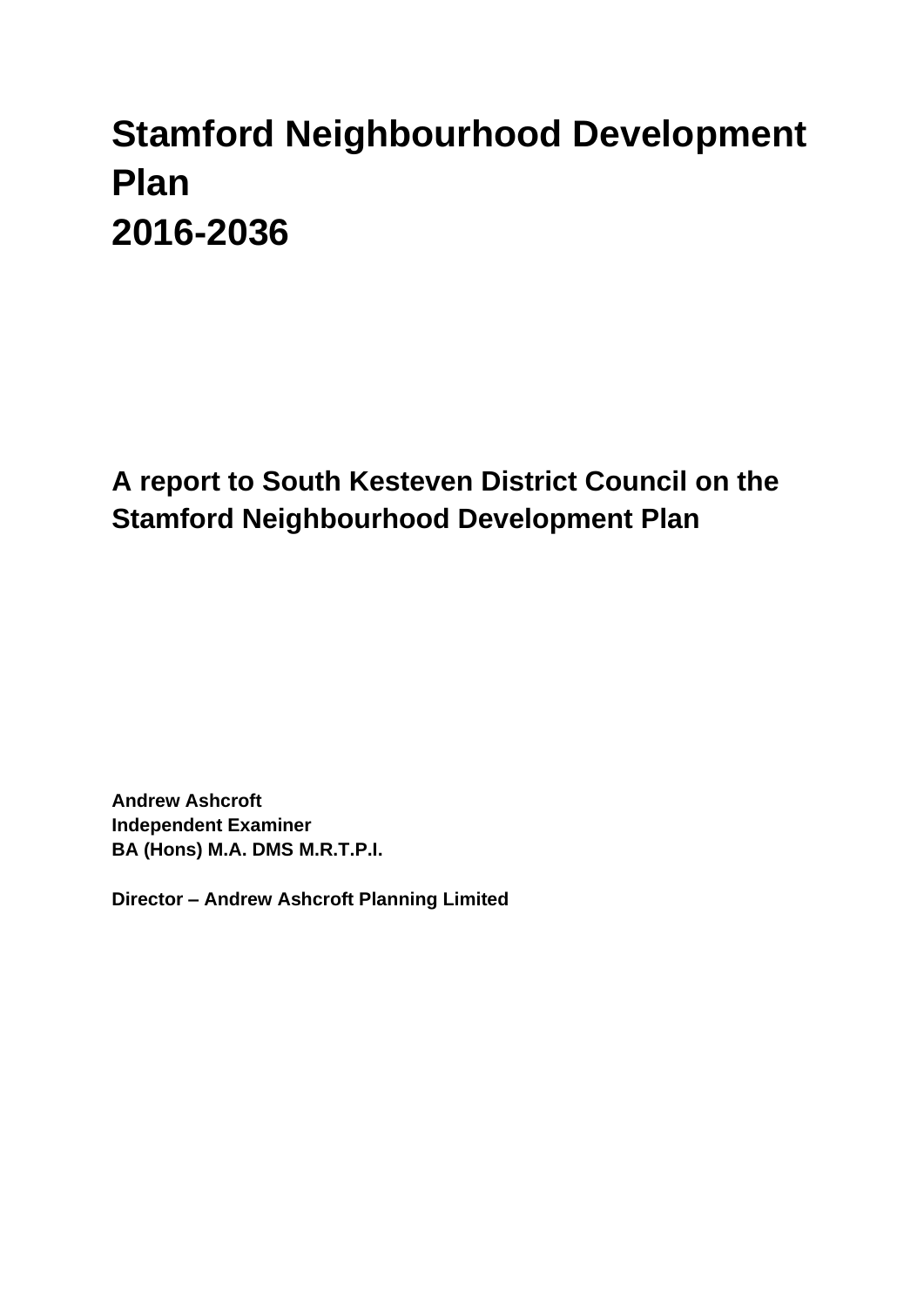# **Executive Summary**

- 1 I was appointed by South Kesteven District Council in March 2021 to carry out the independent examination of the Stamford Neighbourhood Development Plan.
- 2 The examination was undertaken by way of written representations. I visited the neighbourhood plan area on 7 May 2021.
- 3 The Plan includes a range of policies and seeks to bring forward positive and sustainable development in the neighbourhood area. There is a very clear focus on safeguarding its local character. It seeks to consolidate the approach towards site allocations in the South Kesteven Local Plan. It proposes a series of key views and open spaces.
- 4 The Plan has been underpinned by community support and engagement. It is clear that all sections of the community have been actively engaged in its preparation.
- 5 Subject to a series of recommended modifications set out in this report, I have concluded that the Stamford Neighbourhood Plan meets all the necessary legal requirements and should proceed to referendum.
- 6 I recommend that the referendum should be held within the neighbourhood area.

**Andrew Ashcroft Independent Examiner 17 May 2022**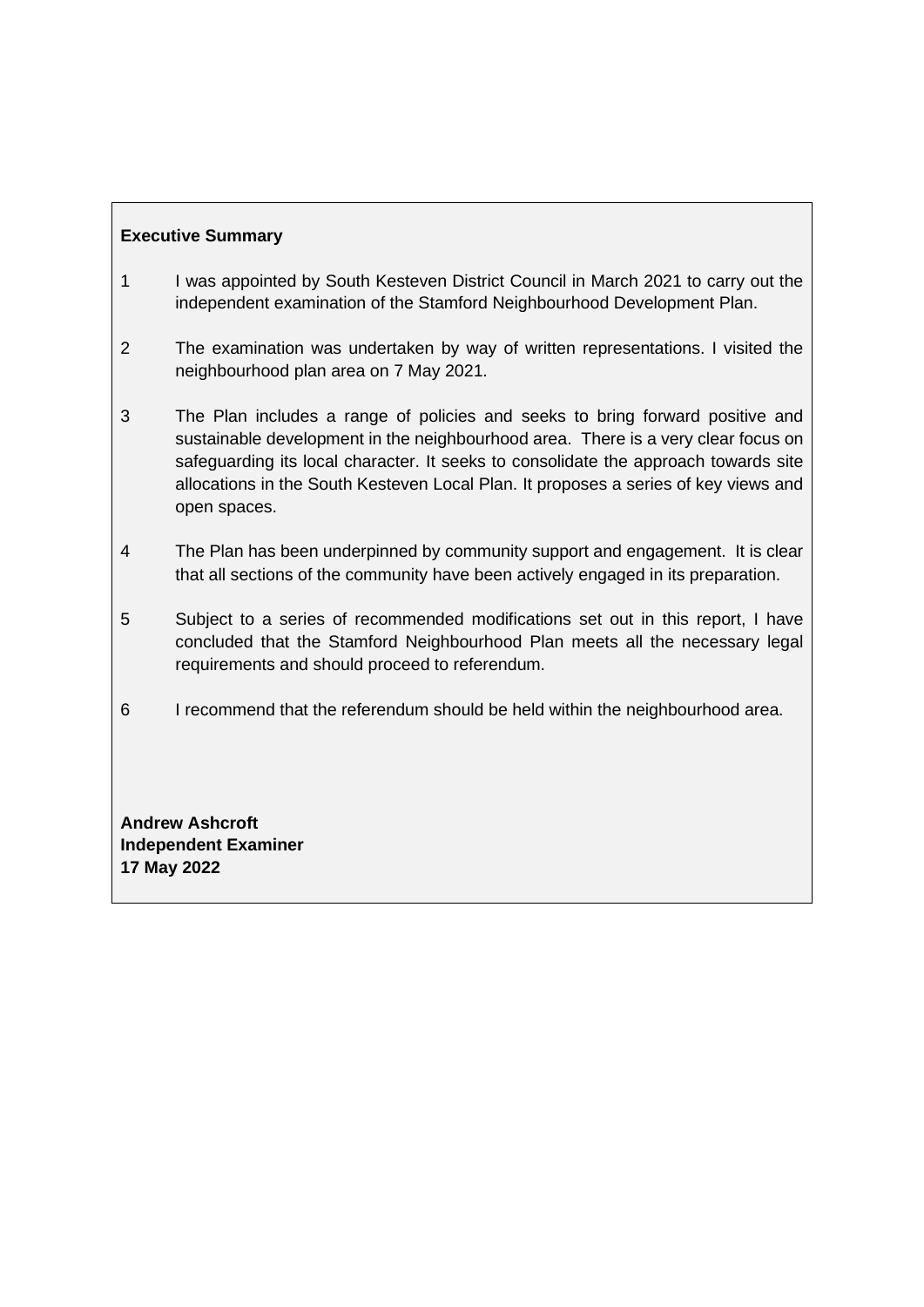#### **1 Introduction**

- 1.1 This report sets out the findings of the independent examination of the Stamford Neighbourhood Development Plan 2016-2036 (the 'Plan').
- 1.2 The Plan has been submitted to South Kesteven District Council (SKDC) by Stamford Town Council (STC) in its capacity as the qualifying body responsible for preparing the neighbourhood plan. The preparation of the Plan has been overseen by Stamford First.
- 1.3 Neighbourhood plans were introduced into the planning process by the Localism Act 2011. They aim to allow local communities to take responsibility for guiding development in their area. This approach was subsequently embedded in the National Planning Policy Framework (NPPF) 2012 and its updates in 2018, 2019 and 2021. The NPPF continues to be the principal element of national planning policy.
- 1.4 The role of an independent examiner is clearly defined in the legislation. I have been appointed to examine whether or not the submitted Plan meets the basic conditions and Convention Rights and other statutory requirements. It is not within my remit to examine or to propose an alternative plan, or a potentially more sustainable plan except where this arises as a result of my recommended modifications to ensure that the plan meets the basic conditions and the other relevant requirements.
- 1.5 A neighbourhood plan can be narrow or broad in scope. Any plan can include whatever range of policies it sees as appropriate to its designated neighbourhood area. The submitted Plan has been designed to be distinctive in general terms, and to be complementary to the development plan in particular. It has a clear focus on maintaining the integrity and the character of the neighbourhood area and accommodating the planned growth for the Town as set out in the adopted Local Plan. It proposes the identification of important views and the designation of a series of open green spaces.
- 1.6 Within the context set out above this report assesses whether the Plan is legally compliant and meets the basic conditions that apply to neighbourhood plans. It also considers the content of the Plan and, where necessary, recommends changes to its policies and supporting text.
- 1.7 This report also provides a recommendation as to whether the Plan should proceed to referendum. If this is the case and that referendum results in a positive outcome, the Plan would then be used to determine planning applications within the neighbourhood area as part of the wider development plan.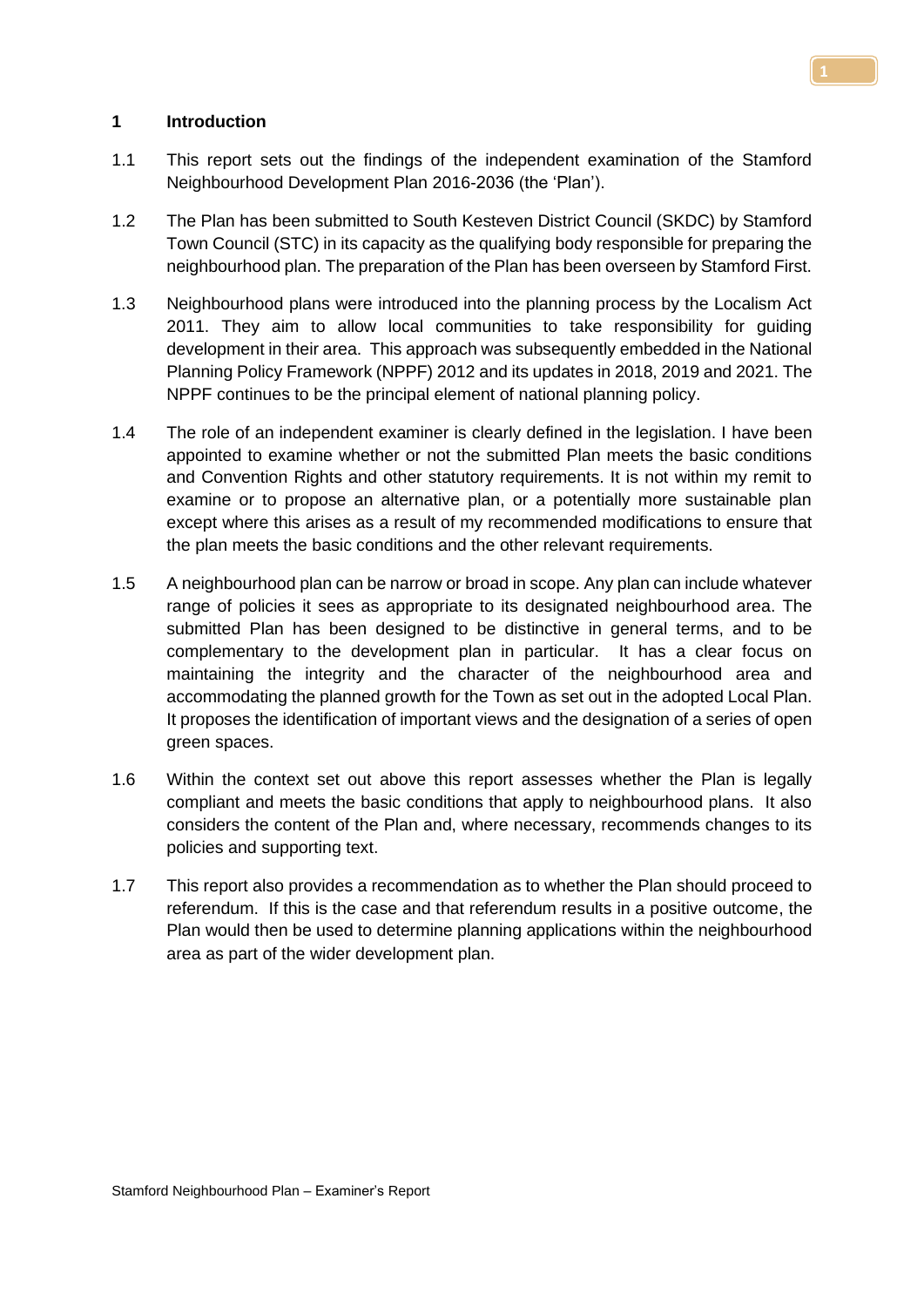# **2 The Role of the Independent Examiner**

- 2.1 The examiner's role is to ensure that any submitted neighbourhood plan meets the relevant legislative and procedural requirements.
- 2.2 I was appointed by SKDC, with the consent of STC, to conduct the examination of the Plan and to prepare this report. I am independent of both SKDC and STC. I do not have any interest in any land that may be affected by the Plan.
- 2.3 I possess the appropriate qualifications and experience to undertake this role. I am a Director of Andrew Ashcroft Planning Limited. In previous roles, I have over 35 years' experience in various local authorities at either Head of Planning or Service Director level. I am a chartered town planner and have significant experience of undertaking other neighbourhood plan examinations and health checks. I am a member of the Royal Town Planning Institute and the Neighbourhood Planning Independent Examiner Referral Service.

#### *Examination Outcomes*

- 2.4 In my role as the independent examiner of the Plan I am required to recommend one of the following outcomes of the examination:
	- (a) that the Plan as submitted proceeds to a referendum; or
	- (b) that the Plan should proceed to referendum as modified (based on my recommendations); or
	- (c) that the Plan does not proceed to referendum on the basis that it does not meet the necessary legal requirements.
- 2.5 The outcome of the examination is set out in Sections 7 and 8 of this report.

#### *Other examination matters*

- 2.6 In examining the Plan I am required to check whether:
	- the policies relate to the development and use of land for a designated neighbourhood plan area; and
	- the Plan meets the requirements of Section 38B of the Planning and Compulsory Purchase Act 2004 (the Plan must specify the period to which it has effect, must not include provision about development that is excluded development, and must not relate to more than one neighbourhood area); and
	- the Plan has been prepared for an area that has been designated under Section 61G of the Localism Act and has been developed and submitted for examination by a qualifying body.
- 2.7 I have addressed the matters identified in paragraph 2.6 of this report. I am satisfied that the submitted Plan complies with the three requirements.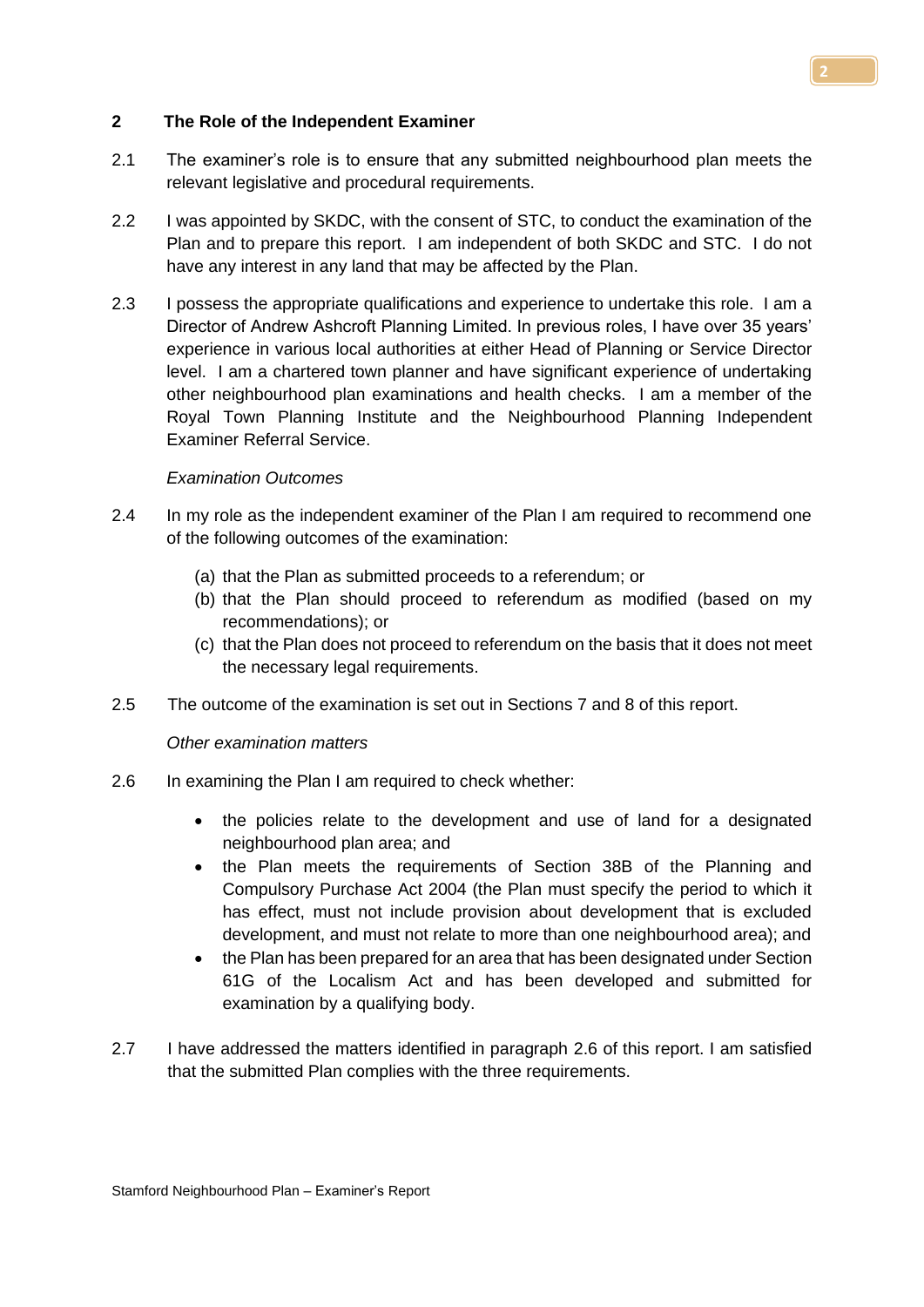#### **3 Procedural Matters**

- 3.1 In undertaking this examination I have considered the following documents:
	- the submitted Plan:
	- the Basic Conditions Statement;
	- the Consultation Statement;
	- the SKDC SEA and HRA screening report:
	- the Character Study and Design Guide;
	- the Wider Town Views Assessment:
	- the Town Council's responses to the Clarification Note;
	- the representations made to the Plan;
	- the adopted South Kesteven Local Plan 2036;
	- the submitted Rutland Local Plan 2018 to 2036 (withdrawn during the examination);
	- the National Planning Policy Framework (July 2021);
	- Planning Practice Guidance; and
	- relevant Ministerial Statements.
- 3.2 I visited the neighbourhood area on 7 May 2021. I looked at its overall character and appearance and at those areas affected by policies in the Plan in particular. The visit is covered in more detail in paragraphs 5.9 to 5.16 of this report.
- 3.3 It is a general rule that neighbourhood plan examinations should be held by written representations only. Having considered all the information before me, including the representations made to the submitted Plan, I concluded that I was able to examine the Plan in this way.
- 3.4 An updated version of the NPPF was published in July 2021 whilst the examination was underway. Where it is necessary to do so, I assess the Plan against the contents of the 2021 version of the NPPF rather than the earlier 2019 version (which was properly addressed both in the submitted Plan itself and in the associated Basic Conditions Statement).
- 3.5 Whilst the examination was taking place, Rutland County Council (RCC) withdrew the emerging Rutland Local Plan from its own examination. The emerging Local Plan had proposed the allocation of the Quarry Farm site for residential use. The Quarry Farm site lies to the immediate north and west of the Stamford North allocation (as included both in the adopted South Kesteven Local Plan and the submitted Stamford Neighbourhood Plan). I address the implications of this matter in detail in Section 7 of this report.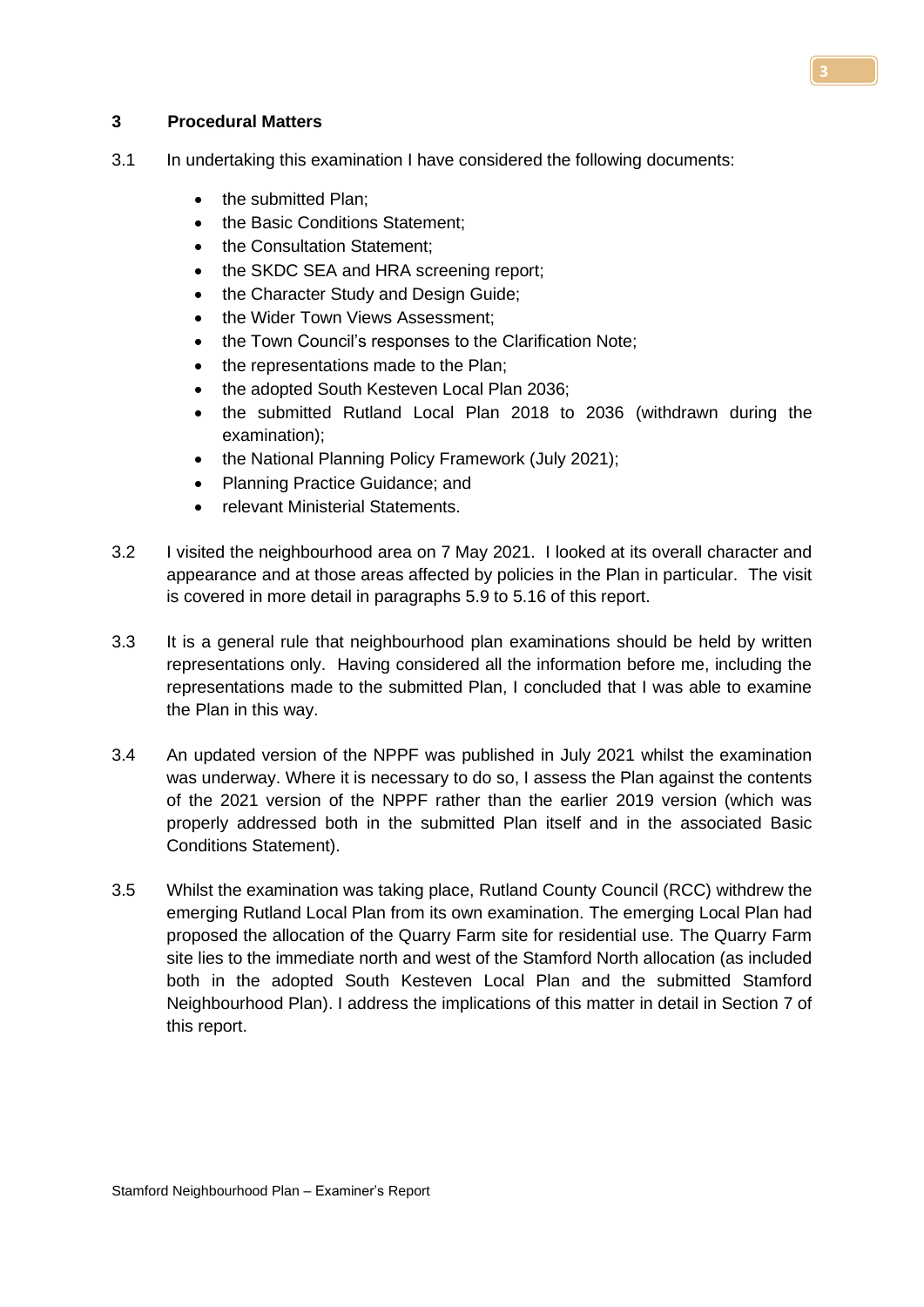#### **4 Consultation**

#### *Consultation Process*

- 4.1 Policies in made neighbourhood plans become the basis for local planning and development control decisions. As such the regulations require neighbourhood plans to be supported and underpinned by public consultation.
- 4.2 In accordance with the Neighbourhood Planning (General) Regulations 2012, STC/Stamford First prepared a Consultation Statement. This Statement sets out the mechanisms used to engage all concerned in the plan-making process. It also provides specific details about the consultation process that took place on the pre-submission version of the Plan (August to October 2019). It captures the key issues in a proportionate way.
- 4.3 The Statement sets out details of the consultation events that were carried out in relation to the initial stages of the Plan. The measures included:
	- the establishment of Stamford First to oversee the production of the Plan (April 2016);
	- the various events with local groups and organisations (March to September 2016);
	- the four consultation events (September to October 2019);
	- the radio interview (August 2019);
	- the use of a dedicated website to raise awareness of the Plan; and
	- the engagement processes with external agencies and other bodies.
- 4.4 The Statement also provides details of the way in which STC and Stamford First engaged with statutory bodies. It is clear that the process has been proportionate and robust.
- 4.5 The Statement provides specific details on the comments received as part of the consultation process on the pre-submission version of the Plan. It identifies the principal changes that worked their way through into the submission version. This process helps to describe the evolution of the Plan.
- 4.6 From all the evidence provided to me as part of the examination, I have concluded that the Plan has promoted an inclusive approach towards seeking the opinions of all concerned throughout the process. Consultation has been an important element of the Plan's production. Advice on the neighbourhood planning process has been made available to the community in a positive and direct way by those responsible for the Plan's preparation. This has been undertaken in a fashion that is proportionate to the scale and nature of its policies. SKDC has carried out its own assessment that the consultation process has complied with the requirements of the Regulations.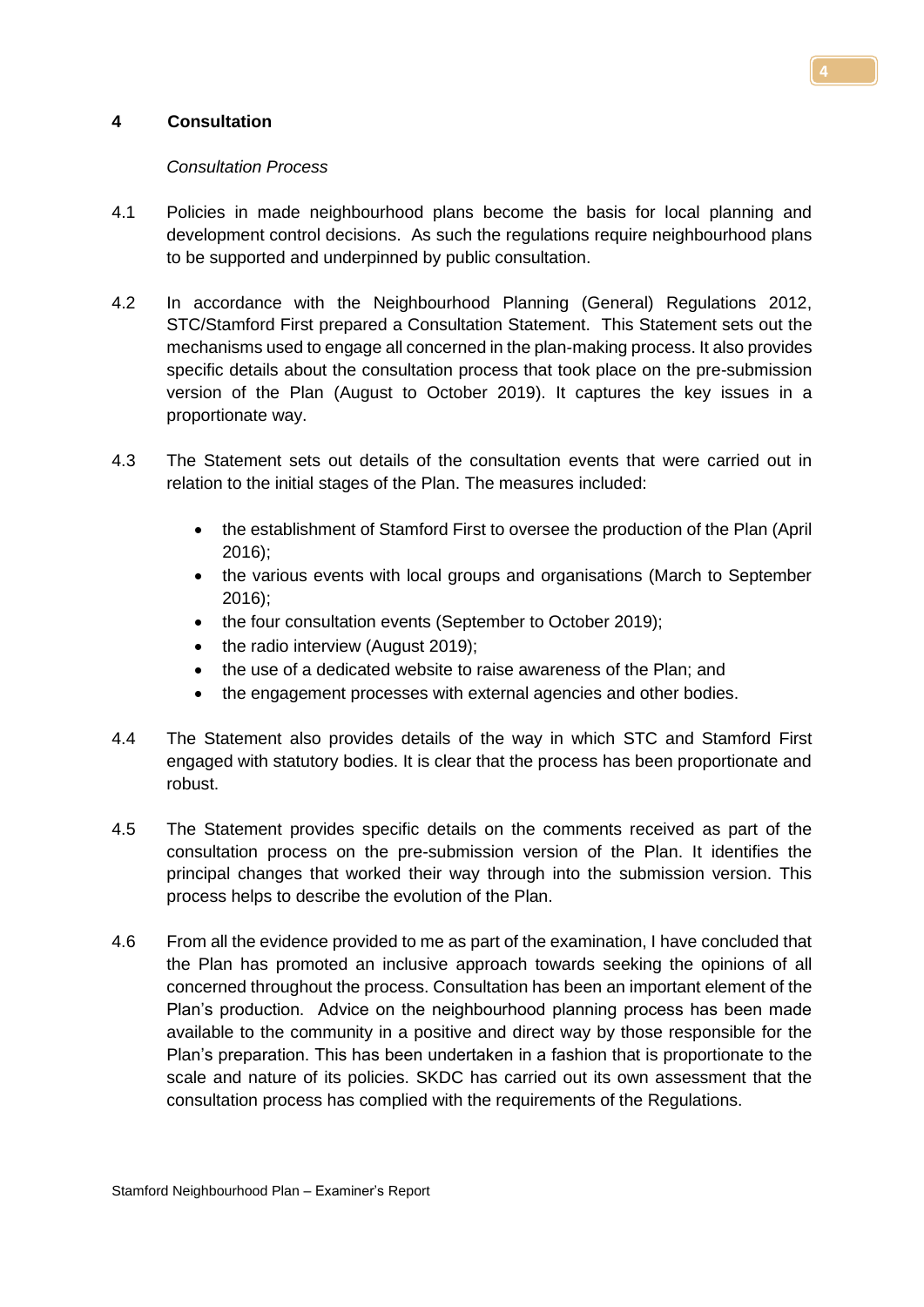#### *Representations Received*

- 4.7 Consultation on the submitted plan was undertaken by SKDC for a six-week period from 8 March to 19 April 2021. This exercise generated comments from a range of organisations as follows:
	- Kentucky Fried Chicken
	- Longhurst Group
	- Burghley House Preservation Trust
	- National Grid
	- NHS Lincolnshire Clinical Commissioning Group
	- Rutland County Council
	- Climate Action Group of Stamford Town Council
	- Better Healthcare for Stamford
	- F.H. Gilman (in Administration)
	- Lincolnshire County Council
	- Great Casterton Parish Council
	- Canal and River Trust
	- Sport England
	- Anglian Water
	- Historic England
	- South Kesteven District Council
	- Natural England
- 4.8 In addition eight representations were received from local councillors and residents.
- 4.9 Where appropriate I refer to specific representations when I address the specific policies in the Plan in Section 7 of this report.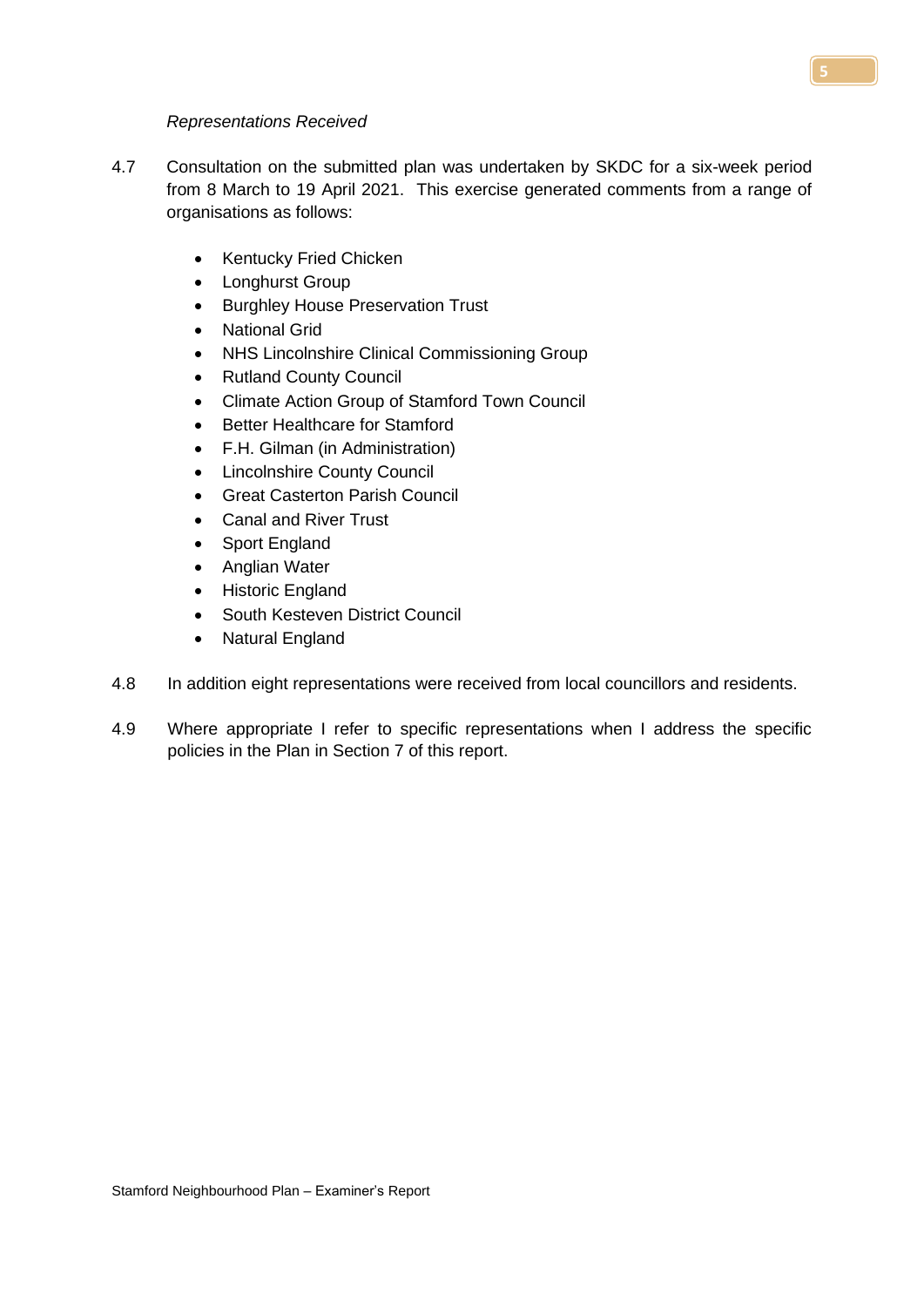# **5 The Neighbourhood Area and the Development Plan Context**

#### *The Neighbourhood Area*

- 5.1 The neighbourhood area corresponds with the boundaries of the Town's four parishes (St Martin's, St John's, All Saints and St George's). Its population in 2011 was 19701 persons living in 9384 houses. It was designated as a neighbourhood area on 1 April 2016.
- 5.2 The neighbourhood area is located within attractive countryside 22 miles to the south of Grantham and 14 miles to the north of Peterborough. It is located to the immediate east of the A1 with which it has excellent direct connections. The town developed around the River Welland. This element of its natural setting adds significantly to the attractiveness of the town and provides iconic views of its churches. There are two conservation areas in the neighbourhood area. The Stamford Conservation Area was designated in October 1967.
- 5.3 Stamford is a vibrant, bustling, rural market town and visitor attraction, with a wide selection of pubs, restaurants, coffee shops, an arts centre and theatre, and flourishing independent retailers. These features reflect the town's natural location, its rich built environment, its riverside setting and its accessibility to the strategic road network.

#### *Development Plan Context*

- 5.4 The Plan has been carefully developed to take account of the adopted South Kesteven Local Plan. In Policy SP2 of that Plan Stamford is identified as one of three market towns in the settlement hierarchy. Development which would maintain and support the market towns will be supported where it does not compromise their nature and character. The Local Plan gives priority to the delivery of sustainable sites within the built-up part of the town and appropriate edge of settlement extensions.
- 5.5 The Plan also includes three specific policies which affect the neighbourhood area as follows:

| Policy STM1-H1 | <b>Stamford North Housing Allocation</b> |
|----------------|------------------------------------------|
| Policy STM1-H2 | <b>Stamford East Housing Allocation</b>  |
| Policy STM2    | <b>Stamford Town Centre</b>              |

5.6 Other more general policies in the recently-adopted Local Plan have been particularly relevant in influencing and underpinning the various policies in the submitted Plan, including:

| Policy SP6 | <b>Community Services and Facilities</b>       |
|------------|------------------------------------------------|
| Policy E4  | <b>Protection of Existing Employment Sites</b> |
| Policy E5  | <b>Expansion of Existing Businesses</b>        |
| Policy EN3 | Green Infrastructure                           |
| Policy EN6 | The Historic Environment                       |
| Policy DE1 | <b>Promoting Good Quality Design</b>           |

Stamford Neighbourhood Plan – Examiner's Report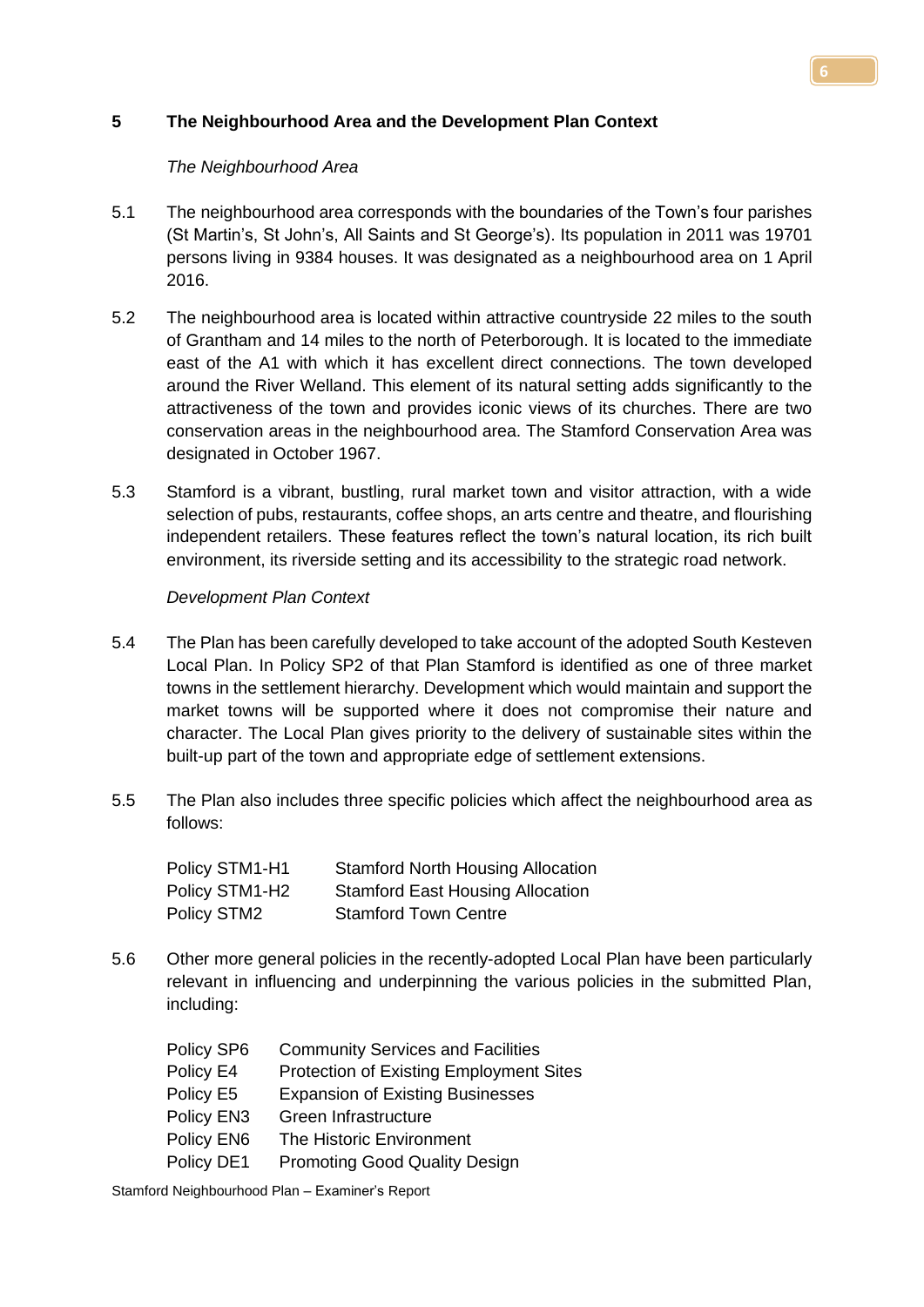Policy OS1 Open Space

- 5.7 The submitted neighbourhood plan has been prepared within this wider development plan context. In doing so, it has relied on up-to-date information and research that has underpinned existing planning policy documents in the District. This is good practice and reflects key elements in Planning Practice Guidance on this matter. It is also clear that the submitted Plan seeks to add value to the different components of the development plan and to give a local dimension to the delivery of its policies.
- 5.8 The submitted neighbourhood plan has sought to follow and develop further the crossboundary approach towards the overall development of the Stamford North housing site (in South Kesteven) and the adjacent Quarry Farm (in Rutland). The Quarry Farm site was allocated for housing development in Policy H4 of the emerging Rutland Local Plan 2018 to 2036. This ambition was affected by the withdrawal of the emerging Local Plan in September 2021.

# *Unaccompanied Visit*

- 5.9 I visited to the neighbourhood area on 7 May 2021. I drove into the town along the A43 from the south-west. This gave me an initial impression of its setting and the character. It also highlighted its connection to the strategic road system in general, and to the A1 in particular.
- 5.10 I looked initially at the northern part of the neighbourhood area and the way in which it sought to add value to the allocation of land for housing in the Local Plan. I looked at the wider area from the footpaths opposite Arran Road off Casterton Road. I then drove to the north along Little Casterton Road to Little Casterton itself. In doing so, I took the opportunity to look at the allocated Stamford North housing site in the Local Plan. I saw the way in which the wider area related to agricultural parcels of land and sat in an open and undulating landscape. I then looked at the residential allocation from Churchill Road to the east. I then drove to Stamford Fitness off Ryhall Road so that I could understand the full extent of the Stamford North allocated site. During this part of the visit, I was able to understand the identified Views 1 and 2 as included in Policy 10 of the Plan.
- 5.11 I then looked at the variety of retail and commercial premises off Ryhall Road and Uffington Road. I saw the way in which they contributed towards a vibrant local economy. I also looked at the Stamford East as allocated in the South Kesteven Local Plan.
- 5.12 I parked in the town centre so that I could complete the remainder of the visit on foot. I looked initially at Rutland Terrace. I saw its scale and significance as one of the few terraces in the town. I saw the adjacent site of the former Austin Priory, the Hopkins Hospital, and St Peter's Gate and the Bastion. I walked along Kings Mill Road into Bath Row. I saw the attractive way in which the town interacted with the River Welland at this point. The pleasant weather meant that the Town Meadows were bustling with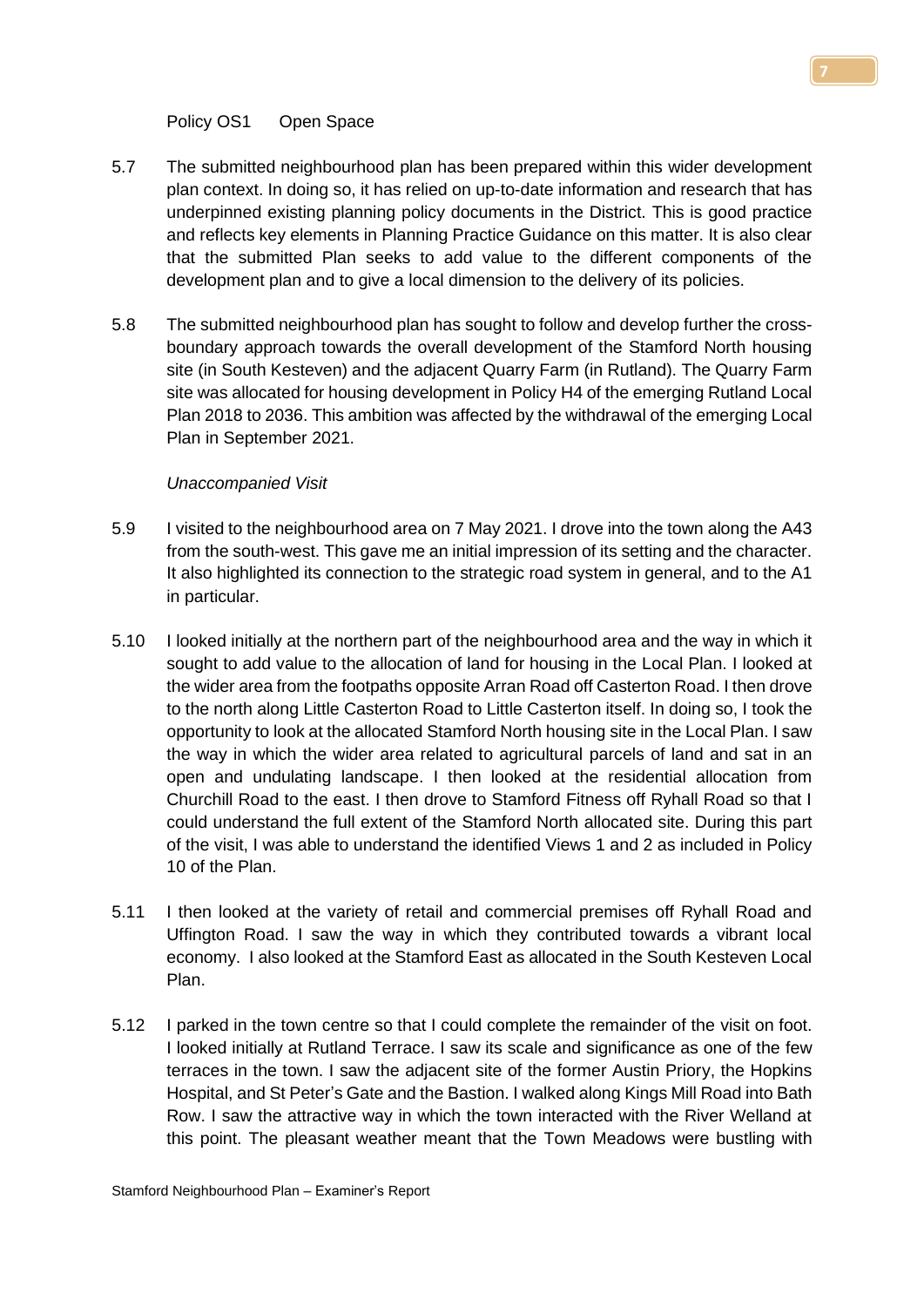people. I took the opportunity to walk to the west into the quieter Freemen's Meadow.

- 5.13 I walked over the River to the Railway Station. I saw its attractive buildings and the way in which the railway had been sensitively incorporated into the town. I then worked my way through to High Street St Martins. I saw the attractive office and commercial buildings and the various former coaching inns. I walked along St Mary's Street into the commercial and retail part of the town. I then took the opportunity to walk around the historic core of the town based on High Street, Broad Street and St Mary's Street. Its significance as a retail core was heightened by the attractive market.
- 5.14 I then walked to the east along Priory Road to St Leonard's Priory. I was rewarded for my efforts with very pleasant gardens, interesting architecture and a very helpful interpretation board setting out the Priory's history and former layout. I then walked along Cherryholt Road to look at the parcels of land within the proposed River Welland Green Corridor to the east of the town. I found the attractive path which ran along the northern bank of the River Welland.
- 5.15 I walked back to the town centre along Albert Road and over the attractive pedestrian bridge. This gave me the opportunity to look at the area off Water Street. I saw several attractive buildings including the Old Station House at the eastern end of the street and the attractive riverside gardens to the west. I then saw the wonderfully-preserved Lord Burghley's Hospital at the junction of Station Road and High Street St Martins.
- 5.16 I finished my visit by driving along Casterton Road to Great Casterton. This part of the visit highlighted the relationship between the neighbourhood area and its wider landscape.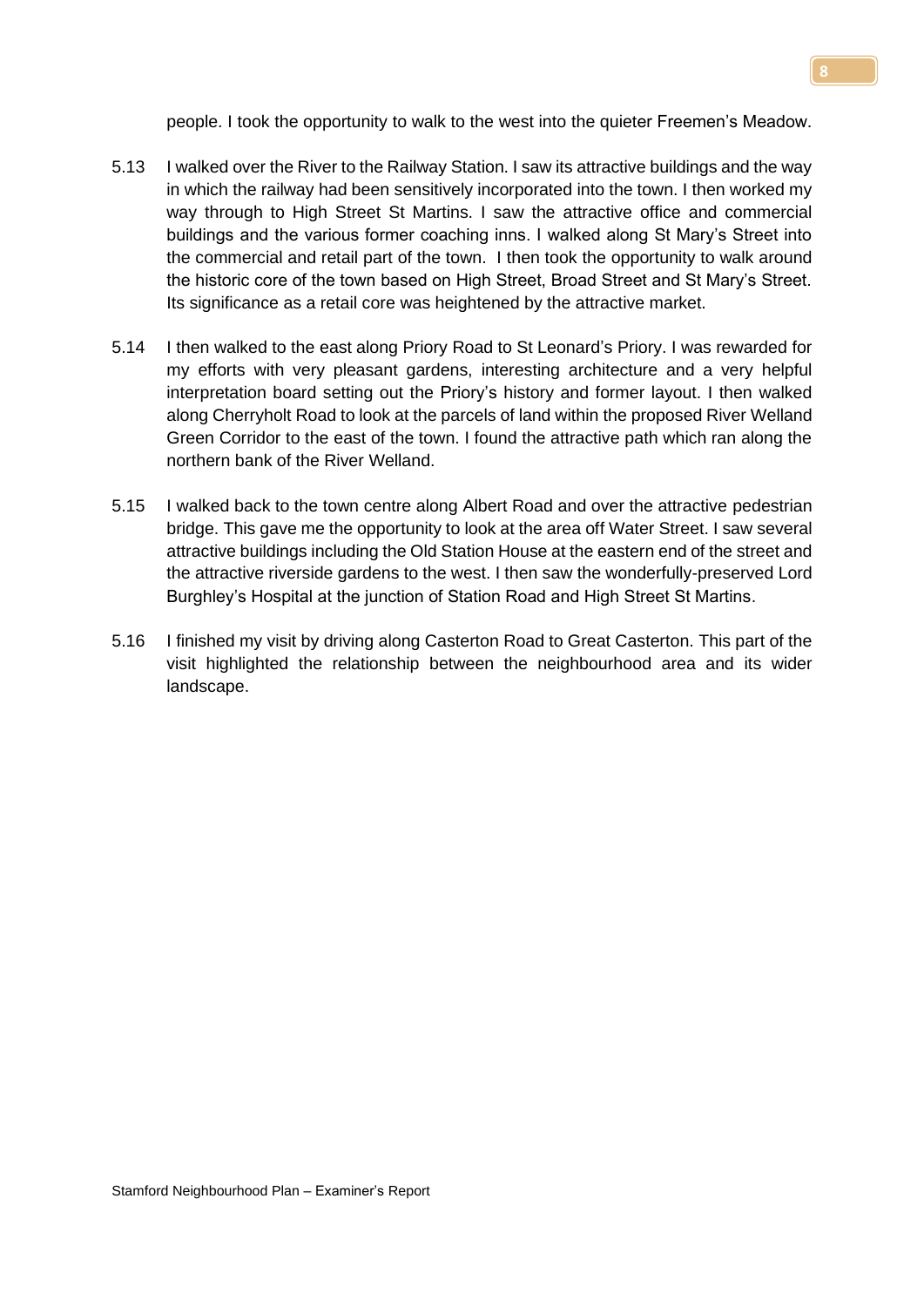# **6 The Neighbourhood Plan and the Basic Conditions**

- 6.1 This section of the report deals with the submitted neighbourhood plan as a whole and the extent to which it meets the basic conditions. The submitted Basic Conditions Statement has helped considerably in the preparation of this section of the report. It is a well-presented and informative document. It is also proportionate to the Plan itself.
- 6.2 As part of this process I must consider whether the submitted Plan meets the Basic Conditions as set out in paragraph 8(2) of Schedule 4B of the Town and Country Planning Act 1990. To comply with the basic conditions, the Plan must:
	- have regard to national policies and advice contained in guidance issued by the Secretary of State;
	- contribute to the achievement of sustainable development;
	- be in general conformity with the strategic policies of the development plan in the area;
	- be compatible with European Union (EU) obligations and European Convention on Human Rights (ECHR); and
	- not breach the requirements of Chapter 8 of Part 6 of the Conservation of Habitats and Species Regulations 2017.
- 6.3 I assess the Plan against the basic conditions under the following headings.

# *National Planning Policies and Guidance*

.

- 6.4 For the purposes of this examination the key elements of national policy relating to planning matters are set out in the National Planning Policy Framework (NPPF) issued in July 2021. The approach in the submitted Basic Conditions Statement was based on the 2019 version of the NPPF which was in place when the Plan was submitted.
- 6.5 The NPPF sets out a range of core land-use planning issues to underpin both planmaking and decision-taking. The following are of particular relevance to the Stamford Neighbourhood Plan:
	- $\bullet$  a plan-led system  $-$  in this case the relationship between the neighbourhood plan and the South Kesteven Local Plan;
	- delivering a sufficient supply of homes;
	- building a strong, competitive economy;
	- recognising the intrinsic character and beauty of the countryside and supporting thriving local communities;
	- taking account of the different roles and characters of different areas;
	- highlighting the importance of high-quality design and good standards of amenity for all future occupants of land and buildings; and
	- conserving heritage assets in a manner appropriate to their significance.
- 6.6 Neighbourhood plans sit within this wider context both generally, and within the more specific presumption in favour of sustainable development. Paragraph 13 of the NPPF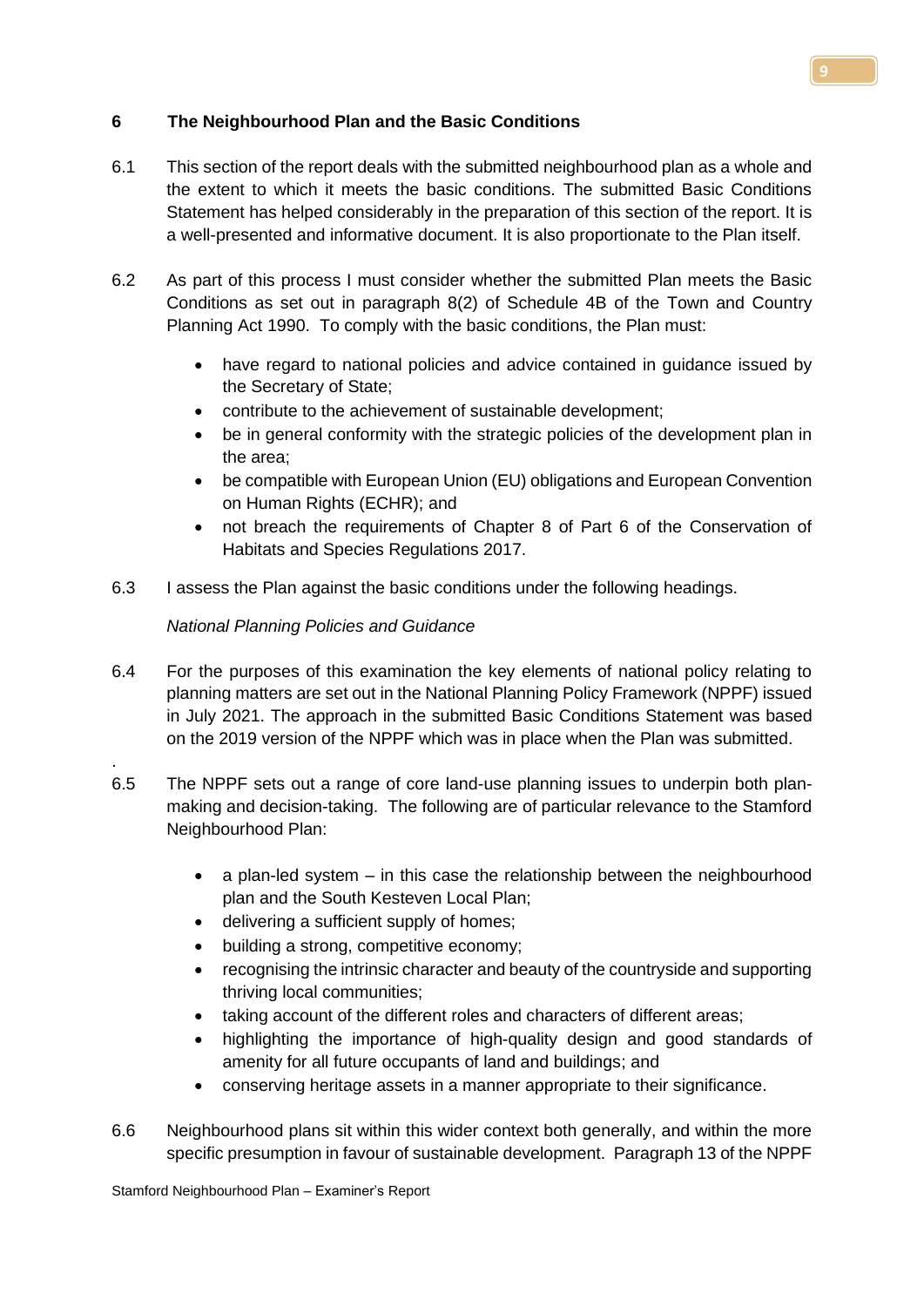indicates that neighbourhoods should both develop plans that support the strategic needs set out in local plans and plan positively to support local development that is outside the strategic elements of the development plan.

- 6.7 In addition to the NPPF I have also taken account of other elements of national planning policy including Planning Practice Guidance and ministerial statements.
- 6.8 Having considered all the evidence and representations available as part of the examination I am satisfied that the submitted Plan has had regard to national planning policies and guidance in general terms. It sets out a positive vision for the future of the neighbourhood area within the context of its importance in the District's settlement hierarchy and its built and natural environment. In particular, it includes a series of policies on the scale and nature of new development. It proposes a series of open green spaces and important views. The Basic Conditions Statement maps the policies in the Plan against the appropriate sections of the NPPF.
- 6.9 At a more practical level, the NPPF indicates that plans should provide a clear framework within which decisions on planning applications can be made and that they should give a clear indication of how a decision-maker should react to a development proposal (paragraph 16d). This is reinforced in Planning Practice Guidance. Paragraph ID:41-041-20140306 indicates that policies in neighbourhood plans should be drafted with sufficient clarity so that a decision-maker can apply them consistently and with confidence when determining planning applications. Policies should also be concise, precise and supported by appropriate evidence.
- 6.10 As submitted, the Plan does not fully accord with this range of practical issues. The majority of my recommended modifications in Section 7 relate to matters of clarity and precision. They are designed to ensure that the Plan fully accords with national policy.

*Contributing to sustainable development*

6.11 There are clear overlaps between national policy and the contribution that the submitted Plan makes to achieving sustainable development. Sustainable development has three principal dimensions – economic, social and environmental. I am satisfied that the submitted Plan has set out to achieve sustainable development in the neighbourhood area. In the economic dimension, the Plan includes policies for housing development (Policies 1 and 2) and for employment development (Policy 4). In the social role, it includes policies on housing type and mix (Policy 3), educational facilities (Policy 14) and community facilities (Policy 15). In the environmental dimension, the Plan positively seeks to protect its natural, built and historic environment. It has specific policies on a proposed River Welland Green Corridor (Policy 5), heritage assets (Policy 9), important views (Policy 10) and on character areas (Policy 11). STC has undertaken its own assessment of this matter in the submitted Basic Conditions Statement.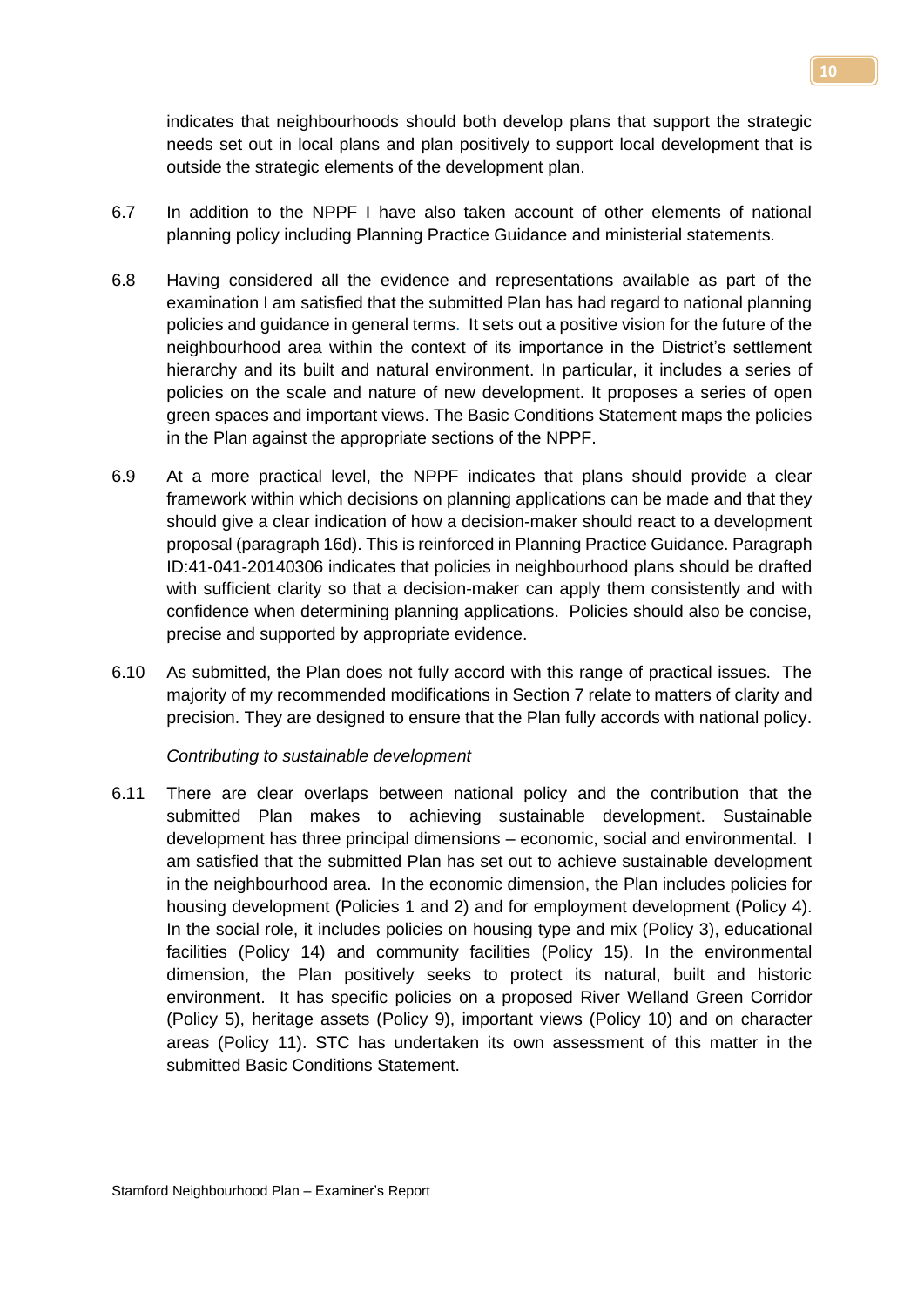#### *General conformity with the strategic policies in the development plan*

- 6.12 I have already commented in detail on the development plan context in South Kesteven in paragraphs 5.4 to 5.8 of this report.
- 6.13 I consider that the submitted Plan delivers a local dimension to this strategic context. The Basic Conditions Statement helpfully relates the Plan's policies to policies in the development plan. Subject to the recommended modifications in this report, I am satisfied that the submitted Plan is in general conformity with the strategic policies in the development plan.

# *European Legislation and Habitat Regulations*

- 6.14 The Neighbourhood Plan General Regulations 2015 require a qualifying body either to submit an environmental report prepared in accordance with the Environmental Assessment of Plans and Programmes Regulations 2004 or a statement of reasons why an environmental report is not required.
- 6.15 In order to comply with this requirement the SKDC undertook a screening exercise (October 2020) on the need or otherwise for a Strategic Environmental Assessment (SEA) to be prepared for the Plan. The report is thorough and well-constructed. As a result of this process, SKDC concluded that the Plan is not likely to have any significant effects on the environment and accordingly would not require SEA.
- 6.16 The screening exercise includes a separate Habitats Regulations Assessment (HRA) of the Plan. It concludes that the Plan is not likely to have significant environmental effects on a European nature conservation site or undermine their conservation objectives alone or in combination taking account of the precautionary principle. As such it concludes that Appropriate Assessment is not required.
- 6.17 The HRA report is very thorough and comprehensive. It assesses the impact of the Plan on the following protected sites:
	- Barnack Hills and Holes SAC;
	- Grimsthorpe SAC;
	- Baston Fen SAC;
	- Rutland Water SPA and Rasmar;
	- Nene Washes SAC, SPA and Rasmar;
	- Orton Pit SAC:
	- Fenland SAC (Woodwalton Fen Ramsar);
	- Upper Nene Valley Gravel Pits SPA and Ramsar; and
	- Great Casterton Road Banks SSSI.

The report is thorough and well-prepared. It provides assurance to all concerned that the submitted Plan takes appropriate account of important ecological and biodiversity matters.

6.18 Having reviewed the information provided as part of the examination, I am satisfied that a proportionate process has been undertaken in accordance with the various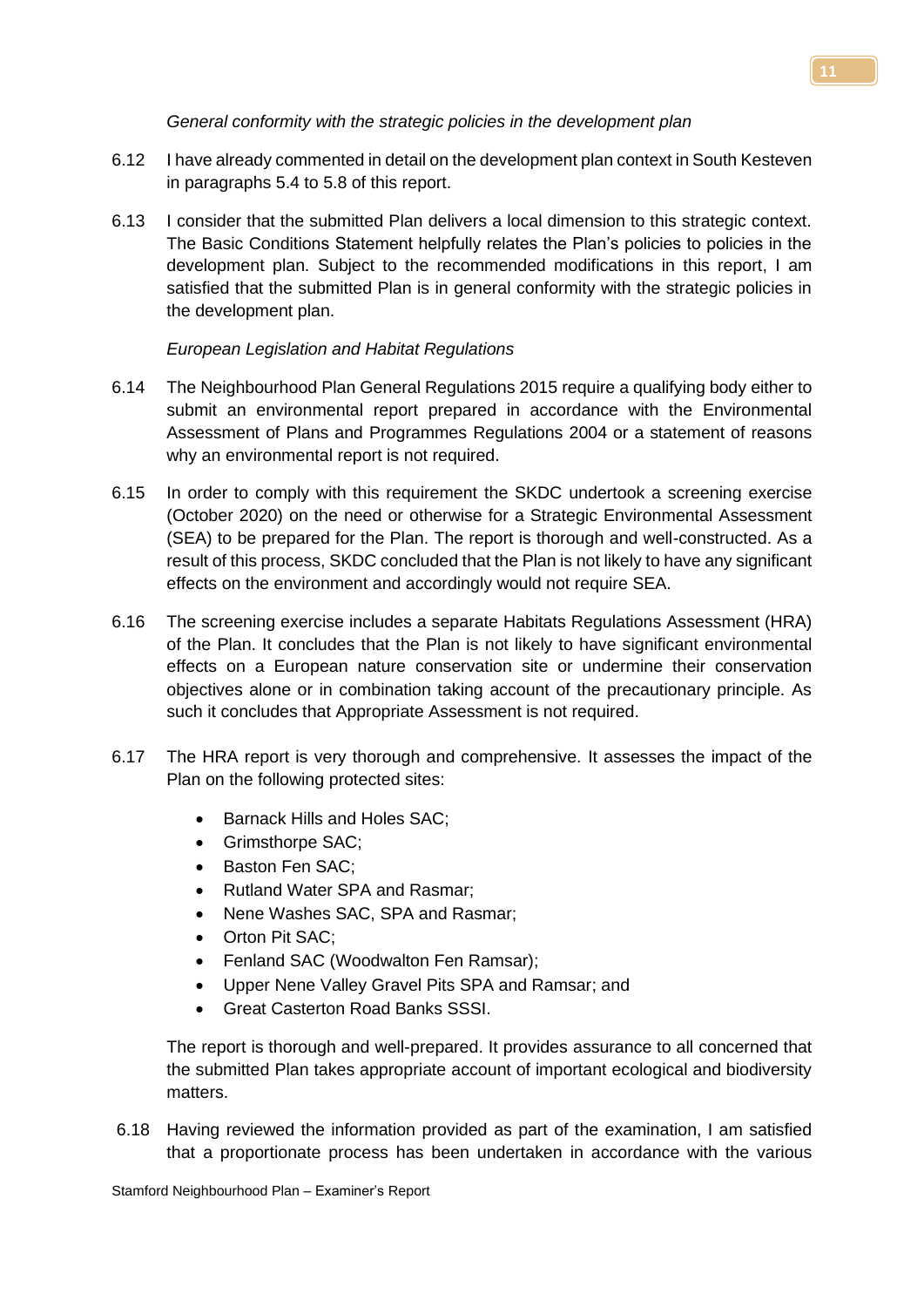regulations. In the absence of any evidence to the contrary, I am entirely satisfied that the submitted Plan is compatible with this aspect of European obligations.

6.19 In a similar fashion I am satisfied that the submitted Plan has had regard to the fundamental rights and freedoms guaranteed under the European Convention on Human Rights (ECHR) and that it complies with the Human Rights Act. There is no evidence that has been submitted to me to suggest otherwise. In addition, there has been full and adequate opportunity for all interested parties to take part in the preparation of the Plan and to make their comments known. On the basis of all the evidence available to me, I conclude that the submitted Plan does not breach, nor is in any way incompatible with the ECHR.

#### *Summary*

6.20 On the basis of my assessment of the Plan in this section of my report I am satisfied that it meets the basic conditions subject to the incorporation of the recommended modifications contained in this report.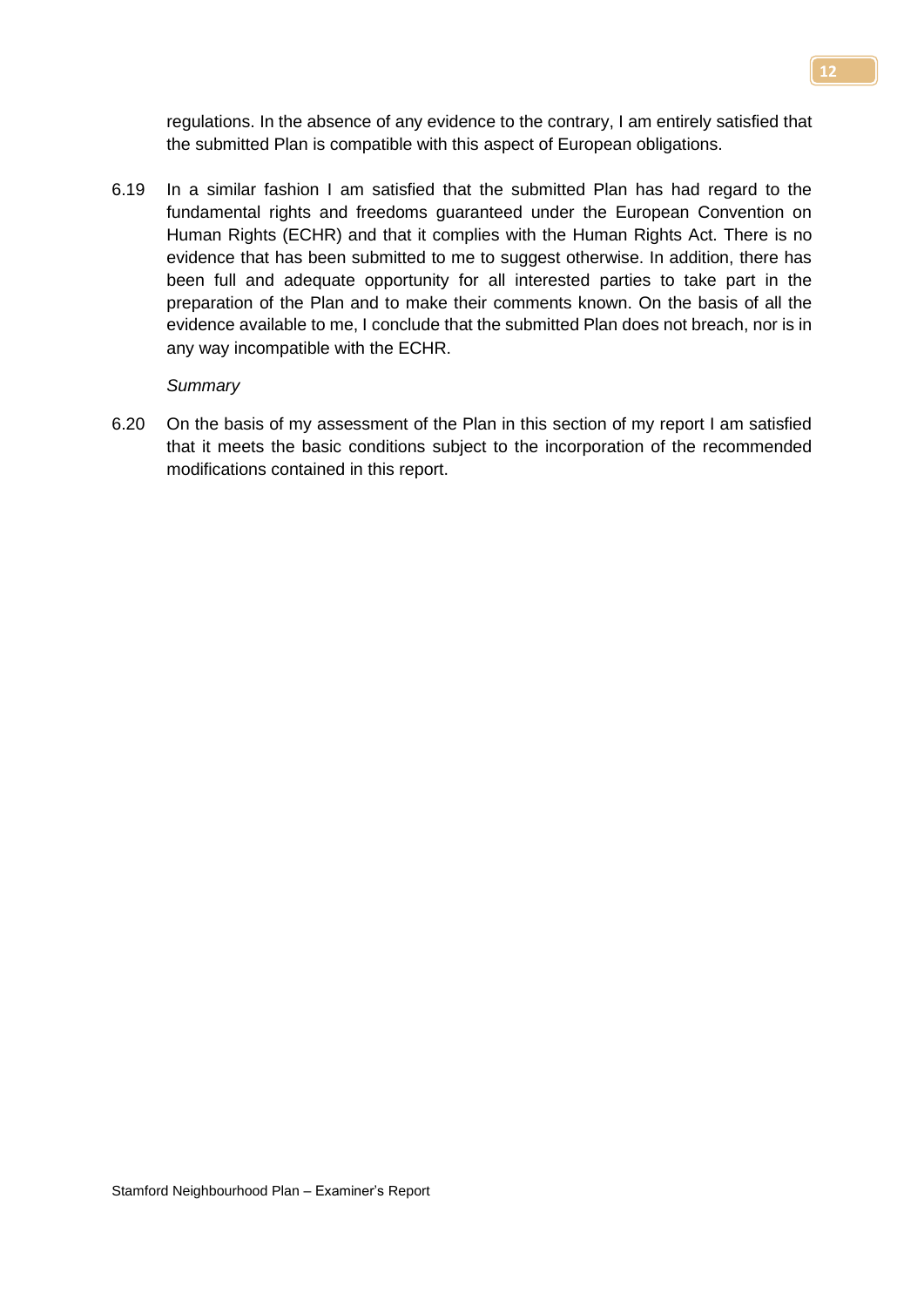#### **7 The Neighbourhood Plan policies**

- 7.1 This section of the report comments on the policies in the Plan. In particular, it makes a series of recommended modifications to ensure that they have the necessary precision to meet the basic conditions.
- 7.2 My recommendations focus on the policies themselves given that the basic conditions relate primarily to this aspect of neighbourhood plans. In some cases, I have also recommended changes to the associated supporting text.
- 7.3 I am satisfied that the content and the form of the Plan is fit for purpose. It is distinctive and proportionate to the Plan area. The wider community and STC have spent time and energy in identifying the issues and objectives that they wish to be included in their Plan. This sits at the heart of the localism agenda.
- 7.4 The Plan has been designed to reflect Planning Practice Guidance (Section 41-004- 20190509) which indicates that neighbourhood plans must address the development and use of land. The Plan includes a series of Community Aspirations. They are appropriately distinguished from the land use policies.
- 7.5 I have addressed the policies in the order that they appear in the submitted Plan. Where necessary, I have identified the inter-relationships between the policies. The Community Aspirations are addressed after the policies.
- 7.6 For clarity, this section of the report comments on all policies whether or not I have recommended modifications in order to ensure that the Plan meets the basic conditions.
- 7.7 Where modifications are recommended to policies they are highlighted in bold print. Any associated or free-standing changes to the text of the Plan are set out in italic print.

*The initial section of the Plan (Sections 1-8)*

- 7.8 The initial parts of the Plan set the scene for the range of policies. They do so in a proportionate and effective way. The Plan is presented in a very professional fashion. It makes a very effective use of well-selected photographs and maps. The large-scale photographs at the beginning of each section of the Plan are of the highest quality and appropriate to that element of the Plan. A very clear distinction is made between the Plan's policies and the supporting text. The Plan also highlights the links between the Plan's objectives and its resultant policies.
- 7.9 The Plan is underpinned by a series of other documents. The Basic Conditions Statement and the Consultation Statement are good examples of such documents. The Character Study and Design Guide is a particularly impressive piece of work. It will do much to secure high standards of design in the execution of new development in the Plan period. In addition, the Views Assessment provides an excellent context for Policy 10 of the Plan.

Stamford Neighbourhood Plan – Examiner's Report 7.10 Section 1 comments about the role and status of Stamford. It comments about the way in which the built heritage of the town has become its overriding feature as a result of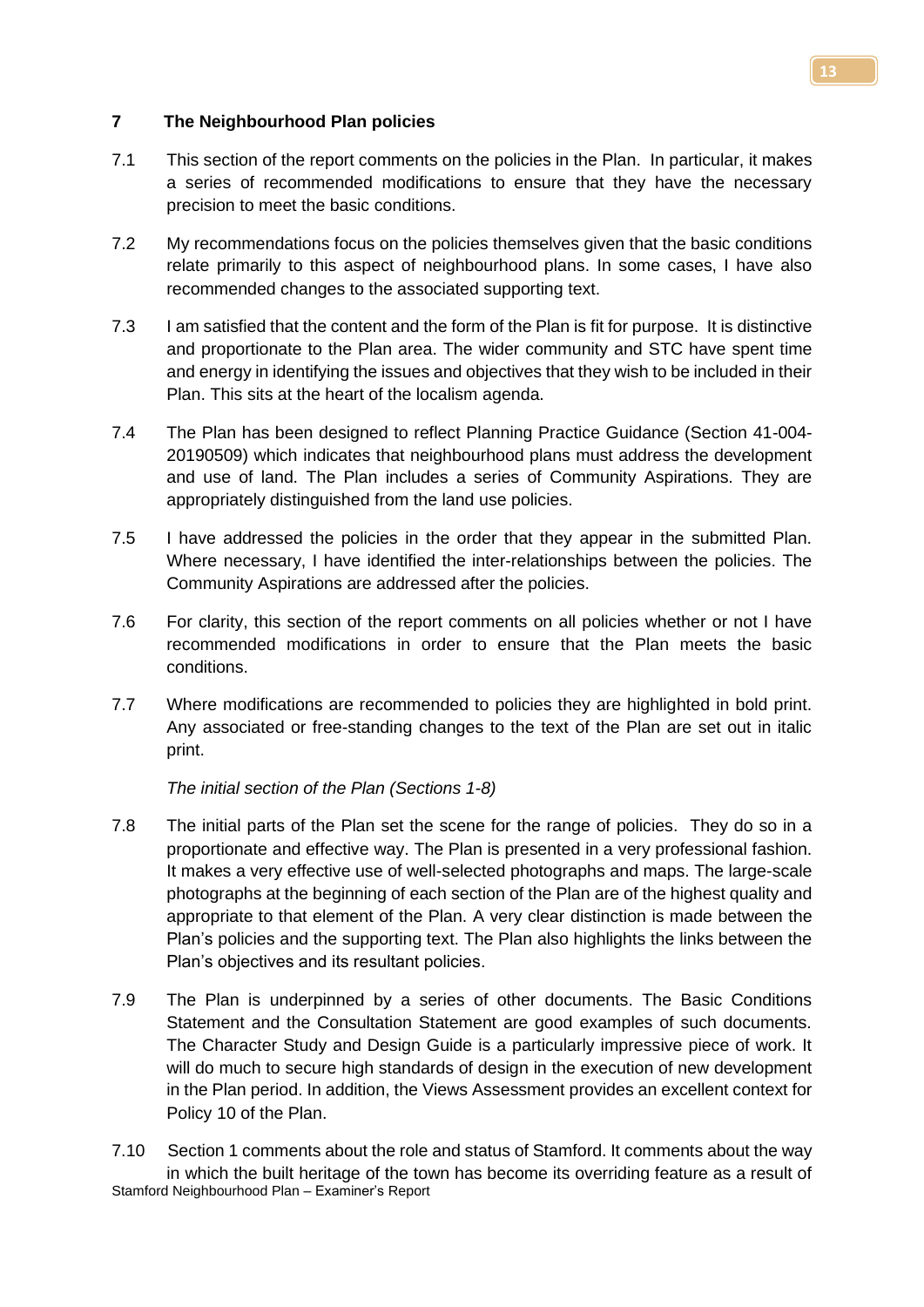a lack of the traditional industrialisation of the nineteenth century. It comments that in 1969 it was designated the first Conservation Area in the country. Nevertheless, the Plan highlights that the town still remains as an important regional market centre in which people live and work - but with the recent added bonus of a thriving tourist industry.

- 7.11 Section 2 comments about the way Stamford First was established to oversee the production of the Plan. It highlights that it included representatives from Stamford Town Council, South Kesteven District Council, Lincolnshire County Council, local business groups and residents.
- 7.12 Section 3 comments about the planning policy context for the District and the town. It draws attention both to the NPPF and the adopted Local Plan. It also comments about the designation of the neighbourhood area and the Plan period (2016-2036). It includes a map showing the neighbourhood area (Map 1). For clarity I recommended that the Plan period is also indicated on the front cover.

*Insert the dates of the plan period (2016 to 2036) on the front cover of the Plan.*

- 7.13 Section 4 comments about the way in which the public was engaged in the preparation of the Plan. It helpfully overlaps with the Consultation Statement.
- 7.14 Section 5 comments about the identification of topic themes for the Plan and how they have fed into the details of the Plan.
- 7.15 Section 6 sets out the Vision for the Plan. It is as follows:

*'Stamford's Neighbourhood Plan will enable the towns' residents to shape the development of Stamford over the next two decades without loss of its special and distinctive character. The Plan will seek to ensure that Stamford's defining assets as an historic and vibrant rural market town and tourist destination are retained and enhanced and that Stamford's important heritage assets and precious green spaces are protected. In order to harness the town's growth potential, the plan will ensure appropriate improvements to infrastructure and services and enable all sections of the community to enjoy a sustainable way of life'*

This Vision properly reflects the character of the town. In addition, it provides a clear and distinctive approach for the Plan period.

- 7.16 Section 7 sets out fourteen objectives for the Plan.
- 7.17 The remainder of this section of the report addresses each policy in turn in the context set out in paragraphs 7.5 to 7.7 of this report.

Policy 1: Integration of New Residential Allocations (Stamford North)

7.18 This policy seeks to add value to Policy STM1 of the Local Plan. That Plan sets out to ensure the comprehensive development of land to the north and north-west of the Town for residential development. The majority of the overall site is in Stamford/South Kesteven. However, a smaller part of the wider site consists of the Quarry Farm site. It is located to the immediate north west of the majority of the site in Rutland County.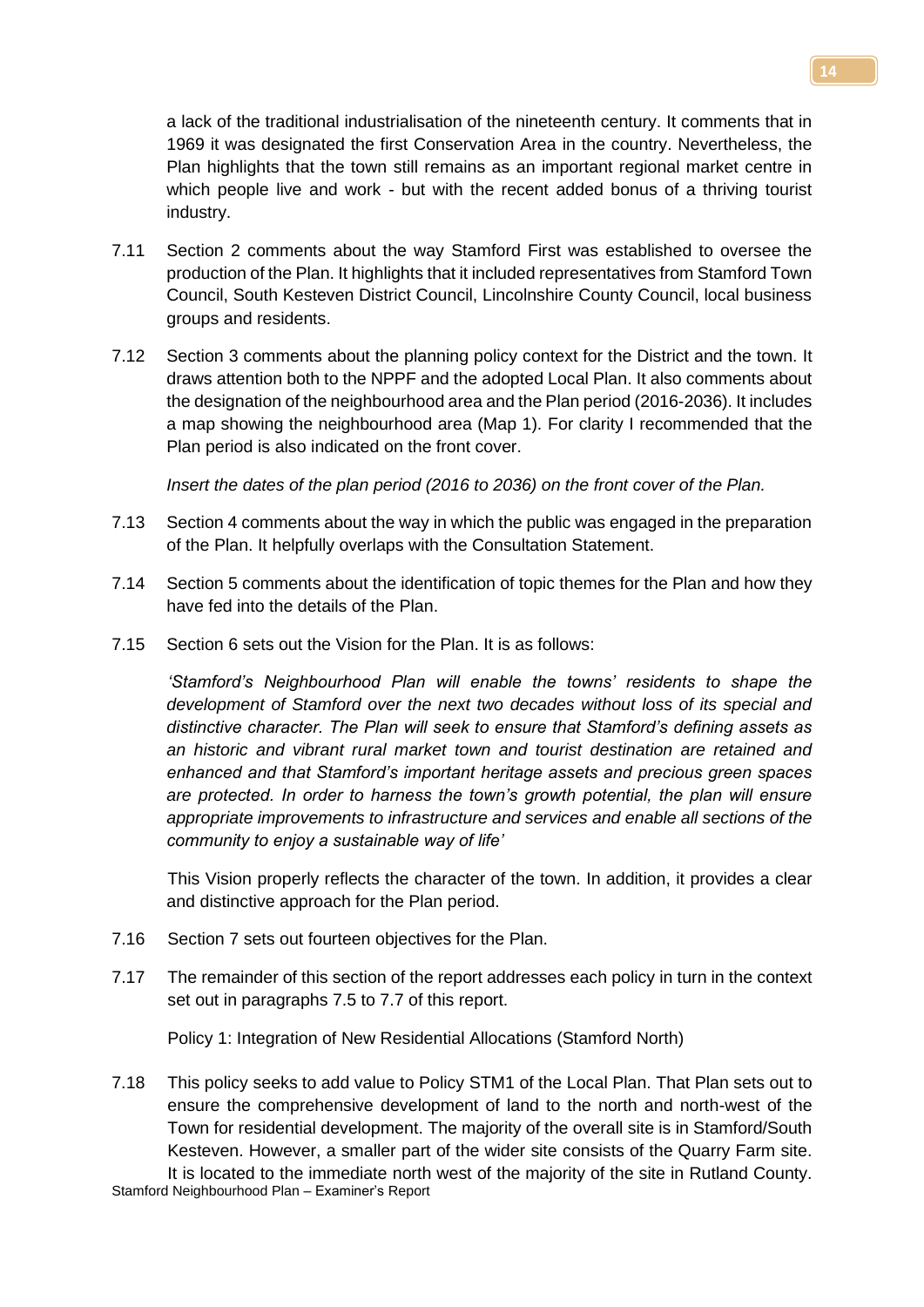At the time that the neighbourhood plan was submitted, the Quarry Farm site was proposed as a housing allocation (Policy H4) in the emerging Rutland Local Plan. The overall approach of Policy 1 is that development on the wider site should accord with the Stamford North masterplan and a series of design principles. It is a very good example of a neighbourhood plan policy that seeks to add specific value to a policy in an adopted Local Plan. In general, the submitted policy is in general conformity with an important strategic policy in the development plan. In particular, it requires that development on the site conforms with the emerging master plans that were being prepared for the two sites at that time. In addition, it sets out a series of design principles. In several cases, the principles will overlap with the emerging master plans for the two strategic sites.

- 7.19 In September 2021, RCC withdrew its emerging Local Plan. Whilst this was related to the County Council's approach to wider strategic residential development in the County, it has had inevitable consequences on the extent to which the wider approach taken in the submitted neighbourhood Plan was now taking an appropriate approach which meets the basic conditions. RCC and SKDC met separately to address the implications of the withdrawal of the Rutland Local Plan on the delivery of the overall Stamford North housing site. In this uncertainty, the examination of the neighbourhood plan was postponed. However, in the absence of any definitive conclusion to the matter in strategic policy terms, SKDC, STC and I concluded that it would be appropriate to proceed with the examination. By way of wider context in February 2022 an outline planning application was submitted for the development of Quarry Farm for 650 homes and a local centre.
- 7.20 As originally submitted, the policy has generated a series of detailed representations from SKDC, the development industry and from RCC. In summary they address the following matters:
	- whilst the initial part of the policy addresses the two housing allocations in Stamford other elements of the policy do not do so;
	- detailed comments about the design criteria; and
	- the policy can only apply to that part of the Stamford North allocated site within SKDC (and not to the adjacent site at Quarry Farm being promoted by RCC in its emerging Local Plan at that time).
- 7.21 Circumstances have moved on significantly since the Plan was submitted. In relation to the Stamford East site (in the South Kesteven Local Plan), two related planning permissions have now been granted as follows:

#### S21/0938

Erection of 200 dwellings with associated infrastructure and landscaping Land to the north of Uffington Road, Stamford

The report to the SKDC Planning Committee commented as follows on the relationship of the planning application to the allocation of STM1-H2 (Allocation at Stamford East) in the South Kesteven Local Plan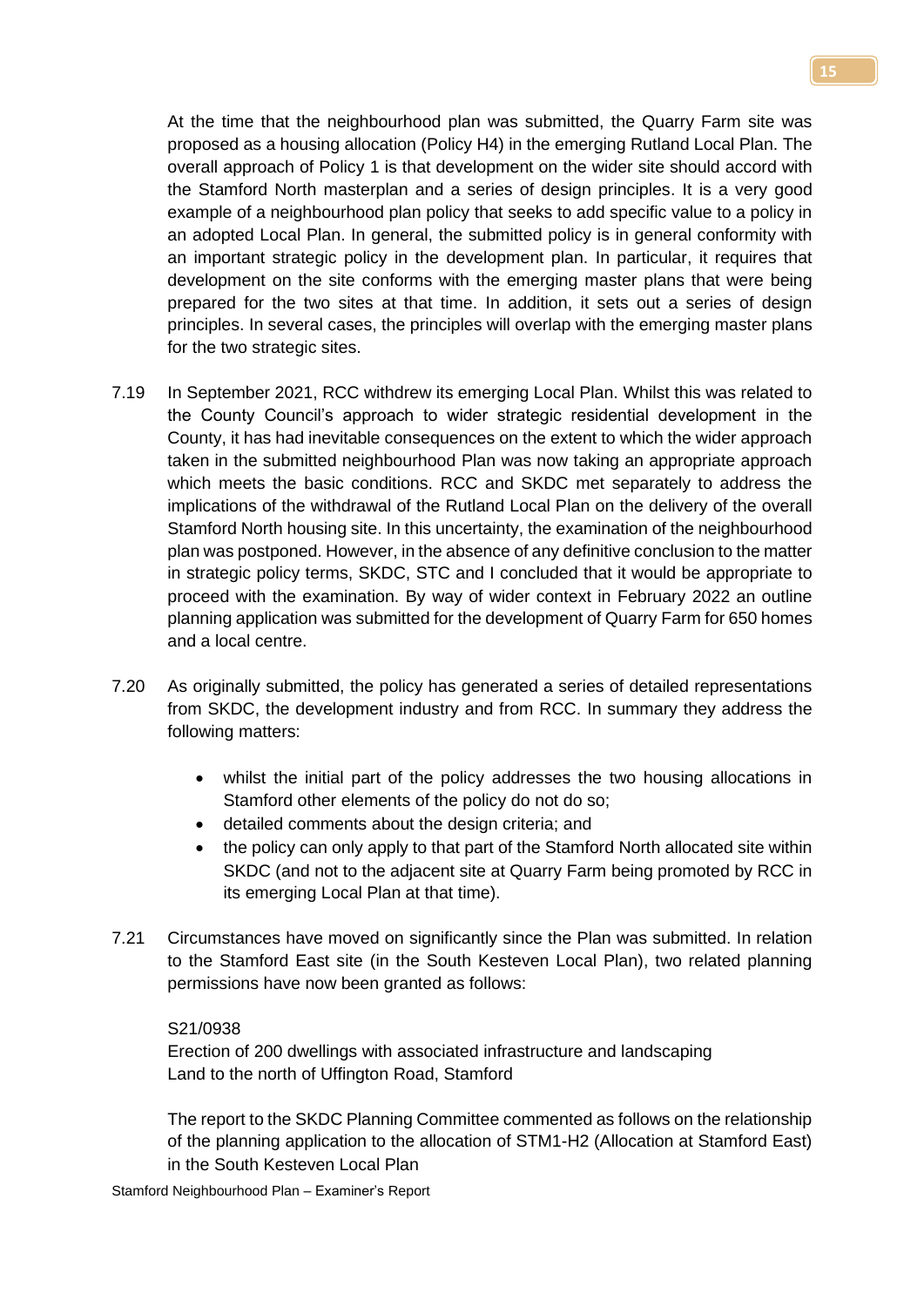*The site forms part of Local Plan allocation site STM1-H2: Stamford East. The site allocation is for an indicative 162 dwellings in total at an approximate 30dph. The allocation incorporates the proposed development site, with expansion of the proposed site outside of the allocation, however it also takes account that part of the wider site that benefitted from an extant outline permission for 100 dwellings. The indicative 162 dwellings identified in the policy therefore increases to an indicative 262 dwellings to take account of the outline permission S17/0613.*

*Revised plans submitted in November 2021 included the submission of a revised and standalone Masterplan document. The Masterplan again covers the wider Local Plan allocation site and sets out constraints across the wider site, including areas of noise impact, the TPO tree belt, changes in land levels and foul water and storm water sewer easements across the whole allocation site. A site allocation wide street hierarchy has been identified that utilises two access from Uffington Road, each serving each side of the site and the newly constructed Aldi and that link in a loop to the northern end of the site. Further, an access point to the allocated employment land to the north of the site is shown through the neighbouring residential site.*

*The submitted Masterplan includes the identification of key buildings and feature squares through the site and also highlights the linkages across the allocation of blue and green infrastructure, including linked tree lined streets and linked public open space. Within the public open space, the Masterplan demonstrates the potential for a footpath/cycle path to continue through the site, initially to the west of the TPO tree belt, before moving east to the neighbouring site and then north of the site to join an existing footpath alongside the River Gwash and to enable a circulatory footpath around the town with future links into Stamford North.*

*The submitted Masterplan is comprehensive and covers the whole site allocation, not just the application site. The masterplan demonstrates sufficient vehicular and pedestrian linkages through the two sites and to the completed Aldi supermarket and includes a proposed vehicular link to the allocation employment land (ST-E1) to the north. The submitted masterplan is considered to provide a framework for a future application on the neighbouring site north of the Aldi….'*

#### S20/0955

Erection of retail food store with access, car parking. Servicing and landscaping Land off Uffington Road, Stamford

The report to the SKDC Planning Committee commented as follows on the relationship of the planning application to the allocation of STM1-H2 (Allocation at Stamford East) in the South Kesteven Local Plan

*'The key issue is the impact of this development upon the delivery of housing within South Kesteven. The allocation refers to the site providing up to 162 homes to meet the district wide need housing need. This figure is based upon a low density of 30 homes per hectare across the entire site. The applicant has submitted an indicative masterplan (as required by the policy) that demonstrates that the remainder of the site (what is left following the construction of the Aldi) can comfortably accommodate the*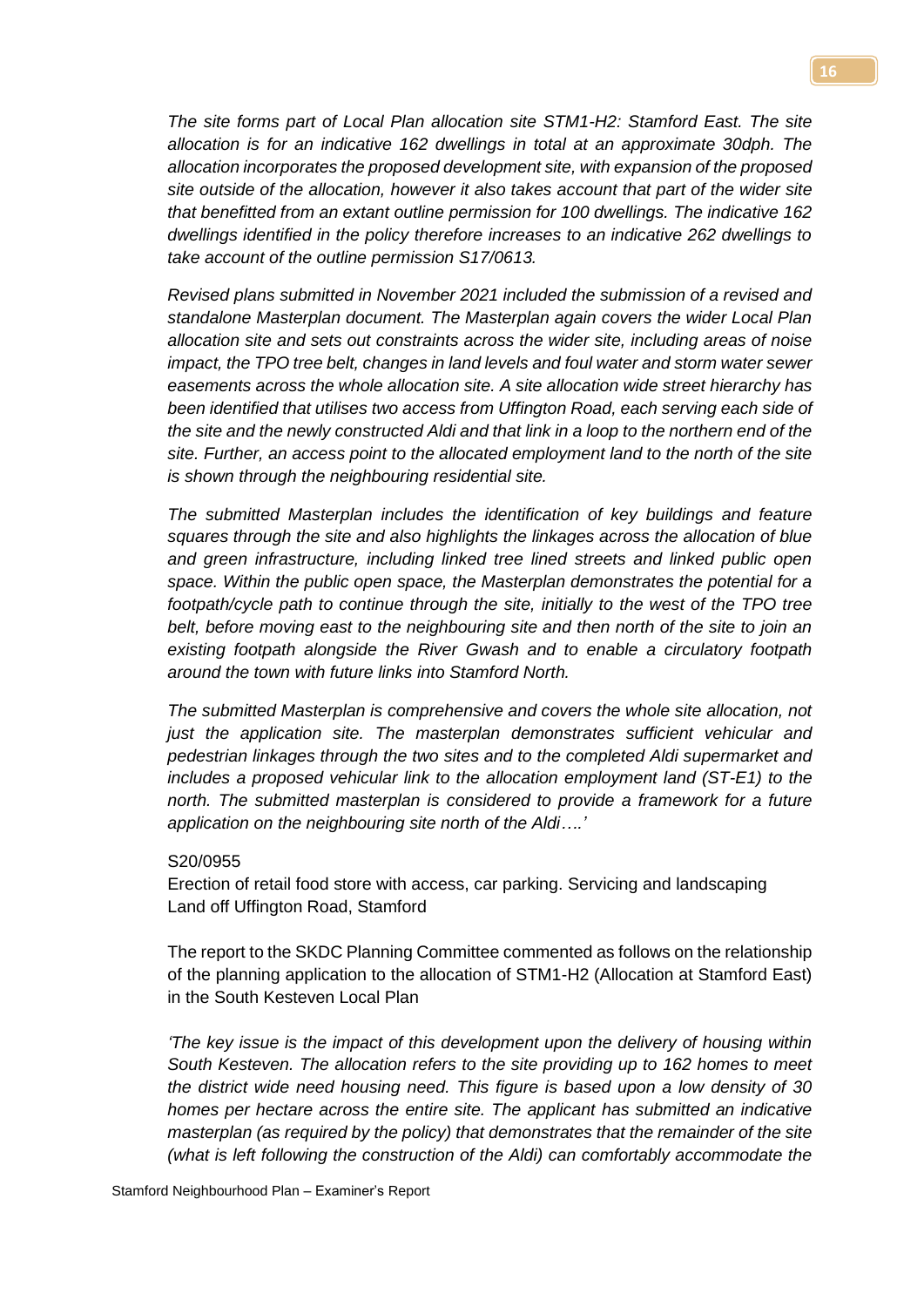*indicative number of dwellings referred to in the policy. This has been reviewed and there is no reason to believe that this cannot be achieved or that a higher density would not be appropriate on the site.'*

In these circumstances, I recommend that the references to the Stamford East site in both the policy and on Map 2 are deleted. In effect the Plan's intentions have been properly delivered by planning applications in general, and through the delivery of an agreed masterplan in particular.

- 7.22 In relation to the Stamford North site, I recommend modifications to take account of the withdrawal of the Rutland Local Plan. In general terms I recommend that the direct references to the Quarry Farm site are removed from the policy itself and from Map 2. Whilst the withdrawal of the Rutland Local Plan has no direct implications on the adopted South Kesteven Local Plan, it is not within the remit of the neighbourhood plan to address the strategic issues in relation to residential development at Stamford North with which SKDC and RCC are currently grappling.
- 7.23 Plainly this situation is likely to remain fluid. In particular RCC is now considering a free-standing planning application for the proposed development of the Quarry Farm site. Nevertheless, the supporting text retains reference to the broader arrangements which are in place to secure the comprehensive development of the overall site. This is a matter which STC may wish to consider in a potential future review of the Plan
- 7.24 I also recommend a series of detailed modifications to the policy both to bring the clarity required by the NPPF and to take account of the various representations. In some cases, the changes suggested by the various organisations are wording preferences rather than changes required to meet the basic conditions. My recommended modifications are those required to ensure that the different elements of the Plan meet the basic conditions. Whilst they may appear to be extensive at first glance, in most cases they refine the existing policy (insofar as it applies to the Stamford North site).

**In the opening element of the policy replace 'sites STM1-H1 and STM1-H2 as identified on Map 2' with site STM1-H1 as identified on Map 2'**

**In the opening element of the policy delete 'only' and 'where appropriate'**

**In the opening element of the policy replace 'where they have demonstrated that they have regard to a Stamford North Masterplan' with 'where they positively respond to the appropriate masterplan for the site concerned'**

**In a) replace 'a social space' with 'an urban space'**

**Replace b) with: 'new developments should be designed with a perimeter block approach and follow the alignment of streets. New buildings should respect the alignment, position and set-back of adjacent existing buildings or structures. New development should be sympathetic to connecting and natural features that are retained within a development for a balanced transition to open landscapes.**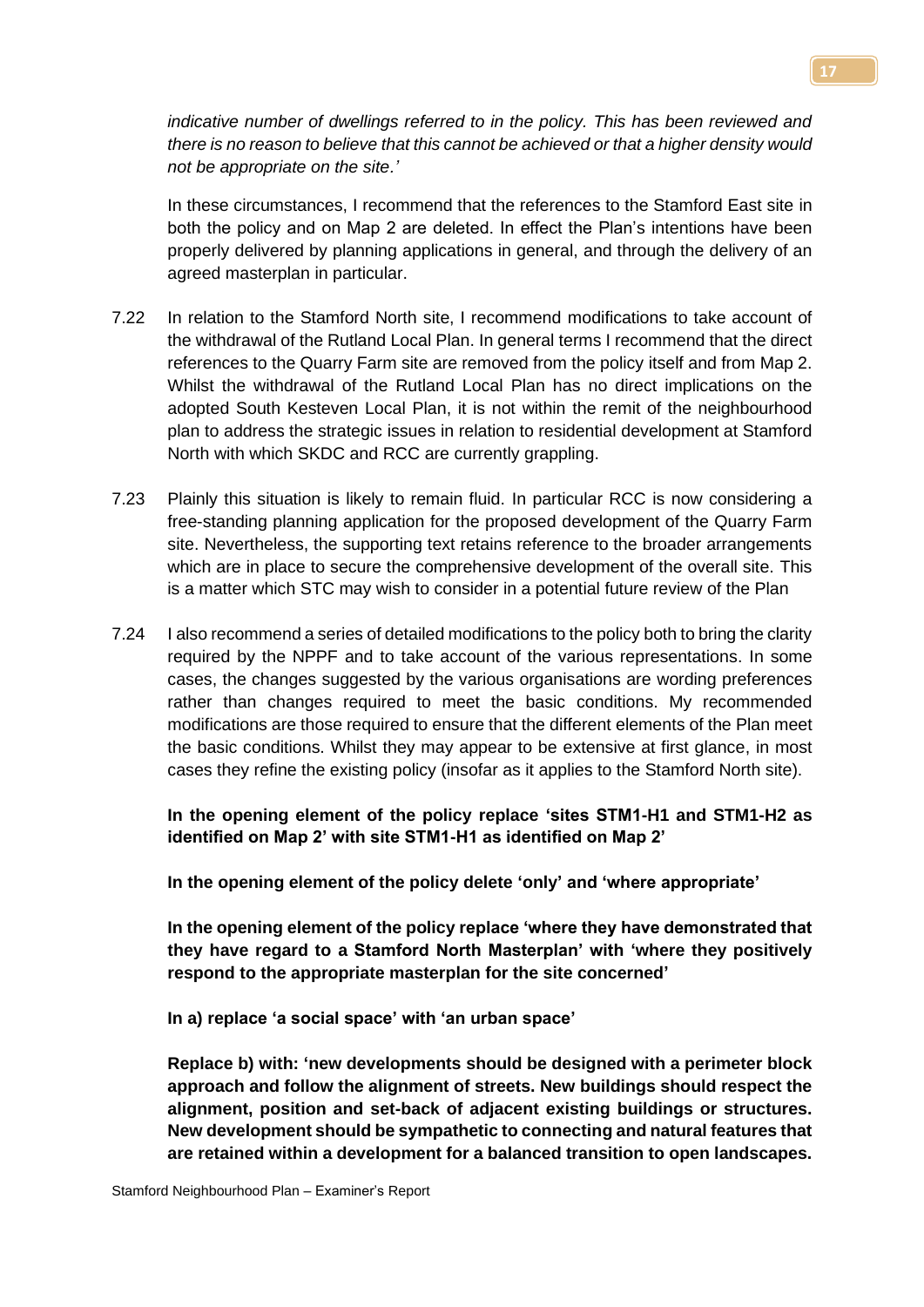**Existing tree and hedgerows should be retained in new development proposals where possible'**

**In c) insert a comma after 'Primary'**

**Replace d) with: 'development adjoining public open spaces and important gaps should enhance the character of these spaces by either providing a positive interface (properties facing onto them to improve natural surveillance) or a soft landscaped edge. Appropriate landscaping should be provided in sensitive locations at the edge of the development insofar as landscaping mitigation is required.'**

**Replace e) with: 'trees and woodland of demonstrable value to biodiversity, green connectivity, health or recreation should be protected and retained as natural features within new development'**

**Replace g) with: 'development proposals should take account of key views identified within in the relevant masterplan and/or in Policy 10, by controlling development densities, building heights and layouts. In particular views of local landmarks and framed views of the surrounding countryside should be safeguarded in new development'**

**Replace h) with: 'buildings should be orientated to face areas of open space'**

**In i) (first sentence) replace 'up to two and a half storeys' with 'of increased height, stature or detail'**

**In i) (second sentence) replace 'They may' with 'Gateway features should'**

**Replace j) with: 'Gateway buildings should reflect the local character of the area in their use of local materials, the design of chimneys and fenestration details.** 

**In l) replace 'that will guide the visitor legibly' with ' it will provide clear legibility' (first sentence) and 'will' with 'should' (third sentence).**

**In m) add 'surrounding' before 'materials'**

**In p) replace 'they neighbour agricultural fields' with 'there is landscape sensitivity as the development adjoins the countryside'. Thereafter delete the final sentence.** 

**At the beginning of q) add: 'development proposals should'**

**Replace r) with: 'new development that is adjacent to existing residential development should be similar in height to the existing dwellings to avoid any privacy or overlooking issues'**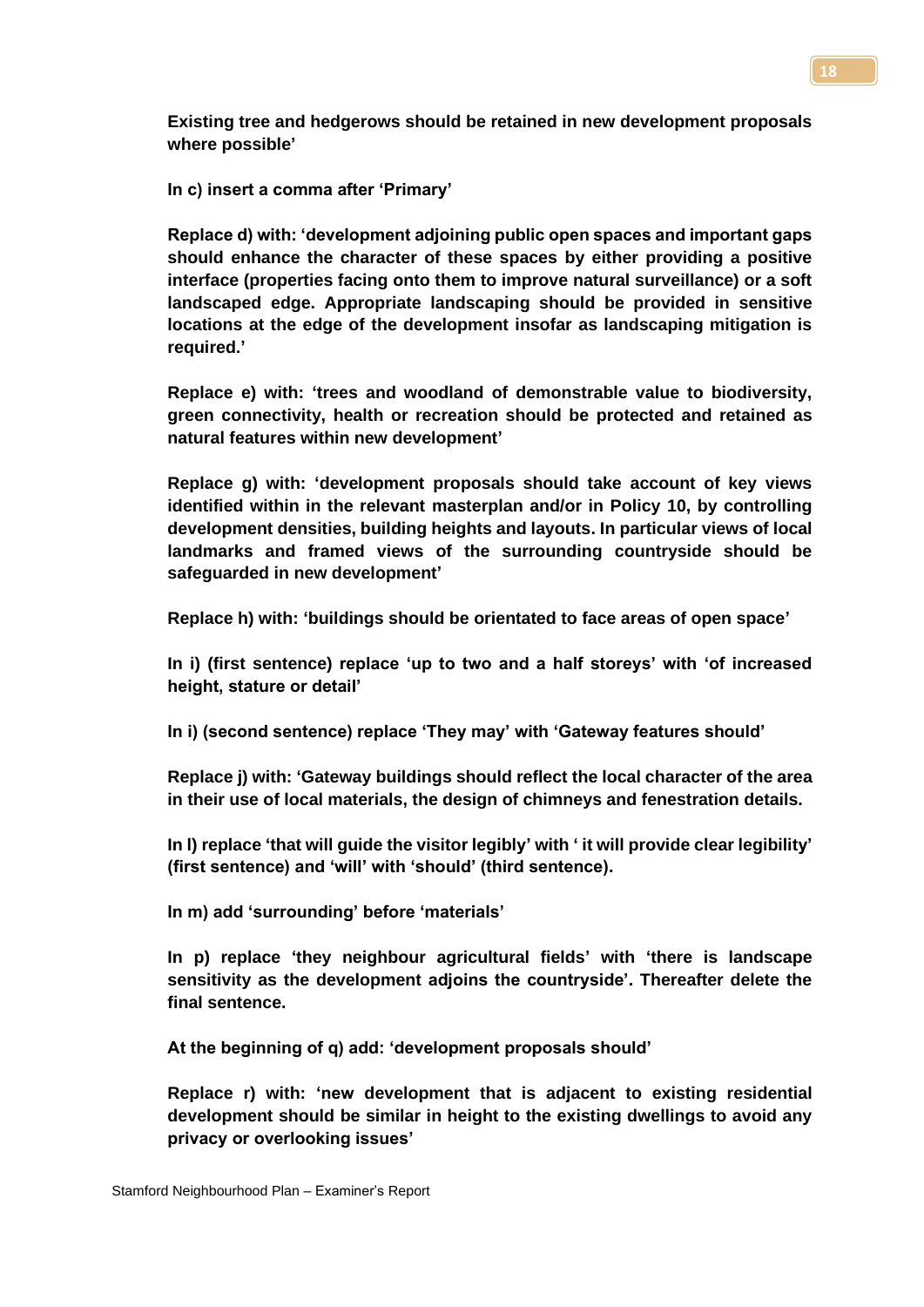**Replace s) with: 'buildings should be well proportioned, built with appropriate materials, and of high-quality design using principles drawn from the particular quality architectural character of Stamford'**

**In t) replace 'Such measures include, but are not limited to:' with 'Proposals should strike a balance between placemaking, health and well-being, and sustainability through such measures including (but not limited to)'**

**At the end of t) add: 'Where appropriate, consideration should be given to delivering new places that encourage low carbon lifestyles with integrated green infrastructure and sustainable drainage. The integration of measures to minimise CO2 emissions should not be to be detriment to the viability of the proposals'**

*Change to Policy title to read: New Residential Allocation (Stamford North).*

*On Map 2 remove the Quarry Farm allocation (including the related element of the key) and the inset box commenting about the road layout.*

*In the supporting text incorporate paragraph 8.5 into paragraph 8.4.*

*Renumber paragraph 8.6 to 8.5.*

*In the submitted paragraph 8.6 retain the first two sentences. Thereafter replace the remainder of the paragraph with:*

*'In the adopted South Kesteven Local Plan, some of the proposed Stamford North site is situated within the adjoining county of Rutland at Quarry Farm which is outside but directly adjoining the Neighbourhood Area. The Quarry Farm site was included as an allocation in the emerging Rutland Local Plan. However, in September 2021 Rutland County Council withdrew its Local Plan. The relationship between the two elements of the overall site is being discussed at a strategic level by South Kesteven District Council and Rutland County Council. The ambition remains to secure a comprehensive development of the wider site which would include a distributor road'*

*Add a new paragraph 8.6 to read: 'A smaller housing site in the South Kesteven Local Plan, known as Stamford East will provide fewer homes, but is located near key infrastructure and local services. It now has detailed planning permission and as such is not directly addressed in this Plan.'*

*Examiner's Note: The reference in criterion g) is to the policy number in the Plan as examined. The policy numbers may change in the referendum version of the Plan in the event that my recommended modifications are accepted.*

Policy 2: Additional Residential Development

7.25 This policy provides guidance for residential development both within the town and on its edges. It seeks to add local value to Policies SP3 (Infill Development) and SP4 (Development on the Edge of Settlements) of the adopted Local Plan. The policy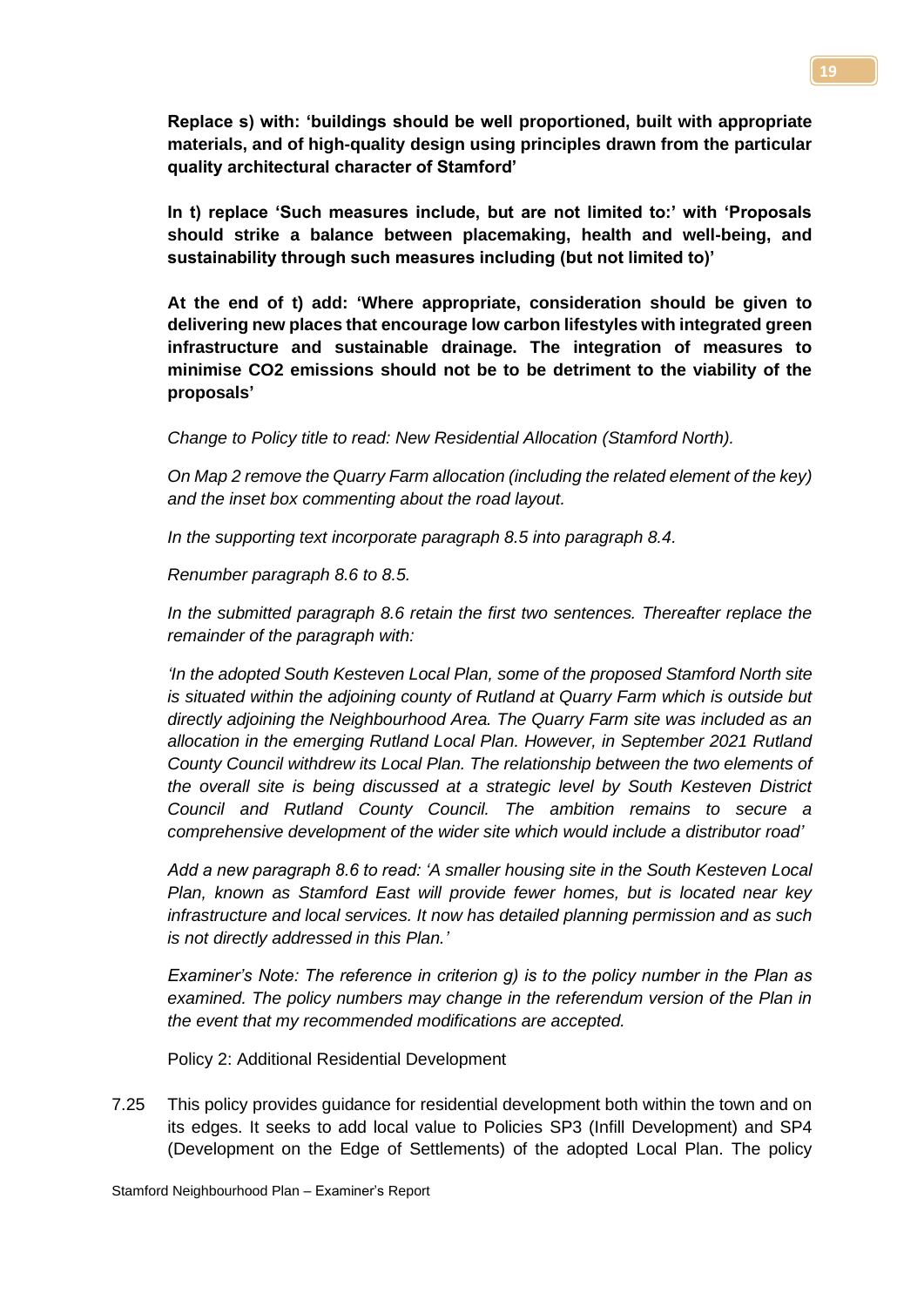comments proposals 'will only be supported' where they comply with a series of criteria.

7.26 This approach is inherently negative whereas Policies SP3 and SP4 of the Local Plan are positive in their nature. As such, I recommend the deletion of the word 'only' in both cases. I also recommend a series of detailed modifications to the policy to bring the clarity required by the NPPF and to take account of the various representations. In some cases, the changes suggested by the various organisations are preferences rather than required to meet the basic conditions. The recommended modifications are only those which are required to ensure that the different elements of the Plan meet the basic conditions. In effect they refine the existing policy.

#### **In the opening element of the first part of the policy delete 'only'**

**In 1b delete 'of the proposal' and replace 'it can' with 'should'**

**Replace 1c with: 'it safeguards the amenity of existing garden space'**.

**In 1e replace 'it will not' with 'it should not'.** 

**In the opening element of the second part of the policy replace 'and they can demonstrate, where appropriate:' with 'and where appropriate, the following criteria:'**

**In the opening element of the second part of the policy delete 'only'**

**Replace 2b with: 'Appropriate landscaping measures should be used between Stamford and the open countryside to prevent the formation of a hard edge'**

**In 2d replace 'a lower density is used' with 'demonstrate how a lower density 'has been used' and replace 'emphasis' with 'emphasise'.**

**In both 2e/f/g replace 'it will not' with 'it should not'** 

**In 2g replace 'proposals' with 'proposal'**

Policy 3: Housing type and mix on new developments

- 7.27 This policy comments that proposals for eleven or more dwellings should demonstrate in their design and access statement how they would meet the need for 1-, 2- and 3 bedroom properties. A separate part of the policy comments that, where possible, proposals for new care facilities and accommodation for the older people should be located close to public transport services, walking and cycling routes and be easily accessible to nearby shops.
- 7.28 The policy overlaps with the contents of Policy H2 of the Local Plan. In this context, I am satisfied that it adds distinctive local value to that policy. SKDC suggests that some elements of the policy are deleted as they largely duplicate elements of Policy H2 of the Local Plan. This approach would have merit. However, it would detract from the overall effectiveness and comprehensive nature of the policy. The Burghley House Preservation Trust suggest that the policy includes a detailed component about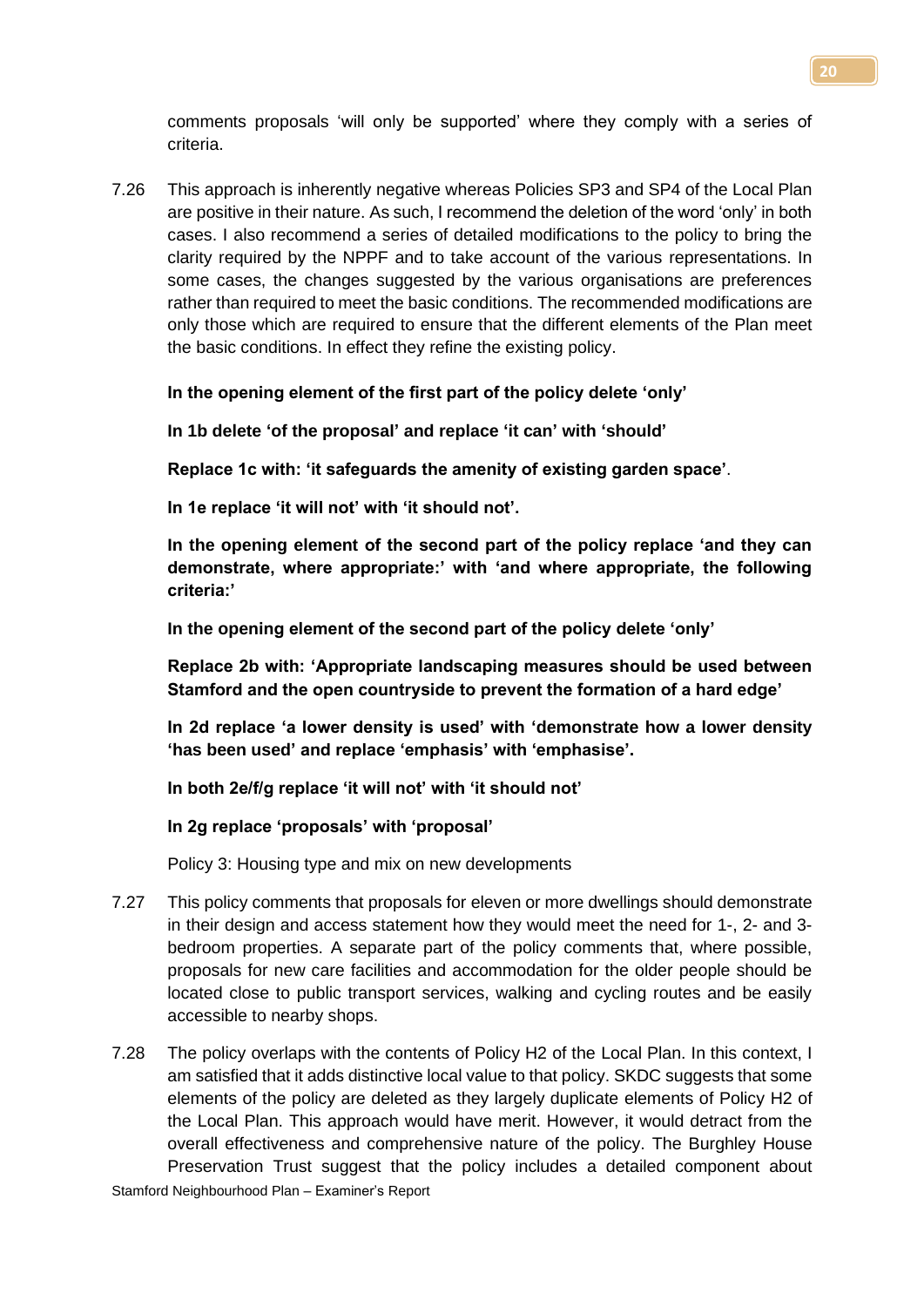**21**

circumstances where viability issues may not allow the delivery of the anticipated yield of affordable housing. Its suggestion incorporates a very detailed set of changes. In all the circumstances I recommend that the supporting text is expanded to draw reference to the details of Policy H2 of the Local Plan insofar as it refers to viability issues.

# **Replace the final sentence of the opening element of the first part of the policy with: 'Development proposals should also demonstrate'**

**In the second part of the policy delete 'and meet the most recent housing standards'**

# **In the third part of the policy replace 'possible' with 'practicable'**

*At the end of paragraph 8.24 add: 'Policy 3 of the Plan sets out a specific policy to address this important matter. It mirrors the approach taken in Policy H2 of the adopted South Kesteven Local Plan. In circumstances where there are site-specific viability issues which would make the requirement in the policy for affordable housing impractical to achieve, this issue will be considered on the basis of the contents of the penultimate paragraph of Policy H2 of the South Kesteven Local Plan.'*

Policy 4: Enabling Employment Opportunities

- 7.29 This policy expects new employment development to be concentrated within existing employment areas. It identifies a series of criteria with which any employment proposals elsewhere should comply.
- 7.30 There is a degree of mismatch between the supporting text and the policy itself. Paragraph 9.16 comments that 'while taking an approach that protects all employment sites as a matter of principle, Policy 4 sets out the criteria by which protected employment sites may be considered for redevelopment for non-employment creating uses. It takes account of locational and viability issues, which are regarded as being the key issues that can affect the attractiveness of an employment site to the market'. The policy itself simply comments on proposals for employment use which may come forward outside the identified employment sites in the town. It comments that proposals that generate new business and employment opportunities outside the identified employment sites on Map 2a, will only be supported subject to meeting a series of criteria.
- 7.31 I recommend that this matter is remedied by modifications both to the policy and to the supporting text. In combination they will being the clarity required by the NPPF. I also recommend detailed consequential grammatical modifications to the criteria. Finally, I recommend that the second part of the policy is modified so that its effect is clear.

**Replace the opening element of the policy with: 'Development proposals for new business and employment opportunities outside the identified employment sites (as shown on Map 2a) will only be supported where they meet the following criteria as appropriate to site concerned:'**

**In a)-d) and f) replace 'it' with 'they'. In the case of a) replace 'it is' with 'they are'**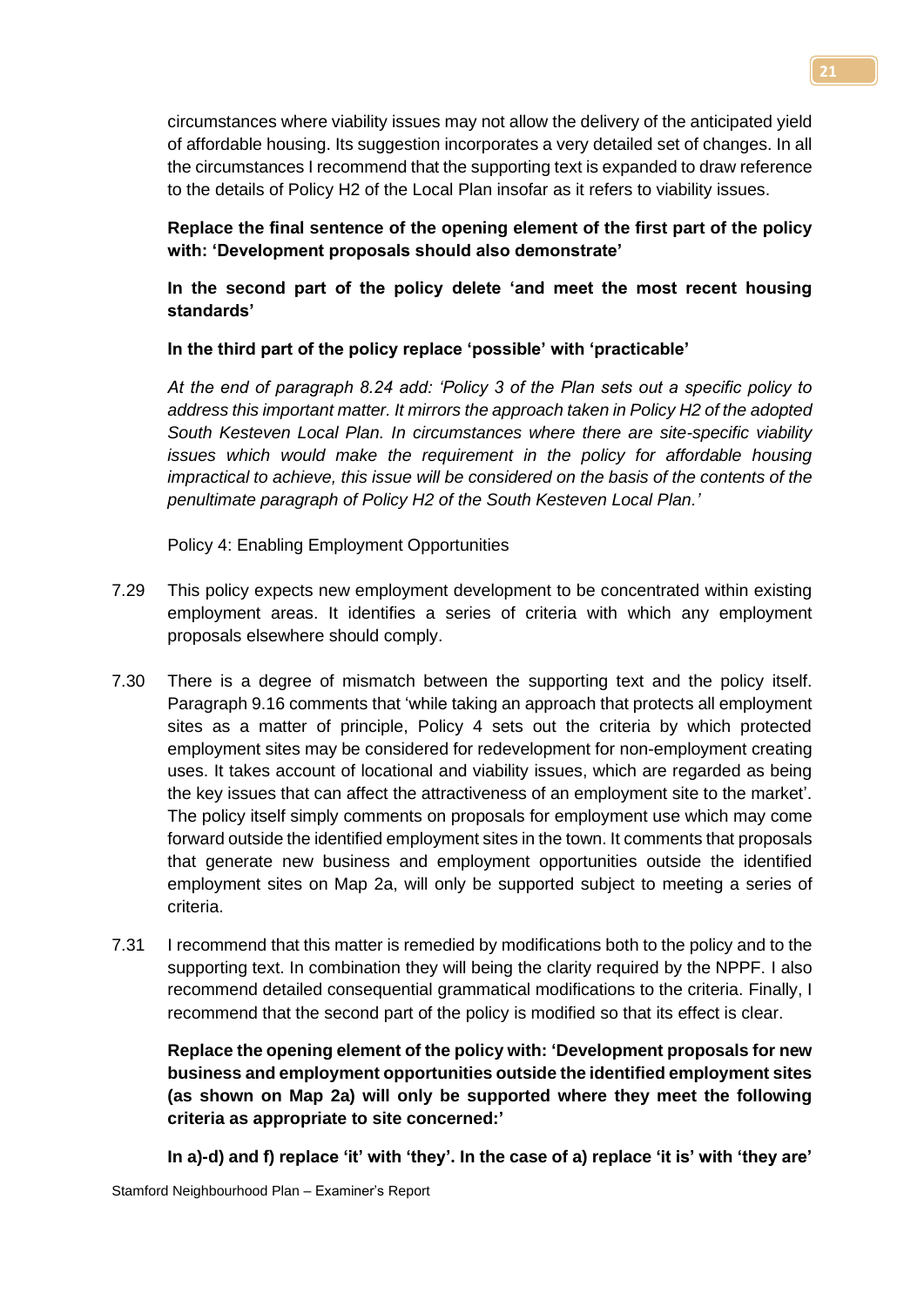#### **In a) delete 'be'**

**In g) replace 'it does not have' with 'they should not have'**

# **In the second part of the policy insert 'employment' between 'new' and 'development'**

*Replace paragraph 9.16 with: 'Policy 4 sets out the Plan's approach to new employment-related development other than in the identified employment sites in the town. In particular it identifies a series of criteria with which new employment sites should comply'*

General comments on Policies 5 and 6 - Evidence Base and changes between the pre-submission plan and the submitted plan.

- 7.32 Policies 5 and 6 comment about a proposed River Welland Green Belt Corridor and Important Open Spaces respectively. They reflect the importance of the River Welland corridor and open spaces in the town. In both cases, the extent of parcels of land captured by the policies expanded significantly between the pre-submission and submission versions of the Plan. This has generated representations from both SKDC (in a general and process sense) and by the Longhurst Group (both generally and in relation to land at Cherryholt in particular).
- 7.33 In its response to the clarification note, STC supplied two schedules in relation to Policy 6 (Important Open Spaces). The first was the list of spaces included in the presubmission Plan and which were not included in the submitted Plan. The second is the list of sites included in the submitted Plan and which were not included in the presubmission Plan.
- 7.34 Plainly there is a degree of flexibility for neighbourhood plans to be refined between the two stages of the plan-making process. This takes account of refinements which naturally stem from the feedback from consultees and landowners on the process. Traditionally the changes between the two stages involve a refinement of policy wording and the refinement of the boundaries (or in some cases the deletion) of land designations. In the case of Stamford, the removal of some of the proposed important open spaces is a good example of this process.
- 7.35 It is expected that the contents of pre-submission plans are underpinned by proportionate evidence and are subject to consultation. This is also the case with submitted plans. Moreover, it is inappropriate for submitted plans to develop alternative or additional policies or proposals as an outcome of the consultation process and/or to respond to changing circumstances without reverting to the pre-consultation plan stage. These matters underpin my assessment of both policies against the basic conditions in the following sections of the report.

Policy 5: The River Welland Green Corridor

7.36 This policy proposes a River Welland Green Corridor. It comments that new development proposals should take account of the identified Green Corridor and be designed to respect their significance in the wider neighbourhood area. It also

**22**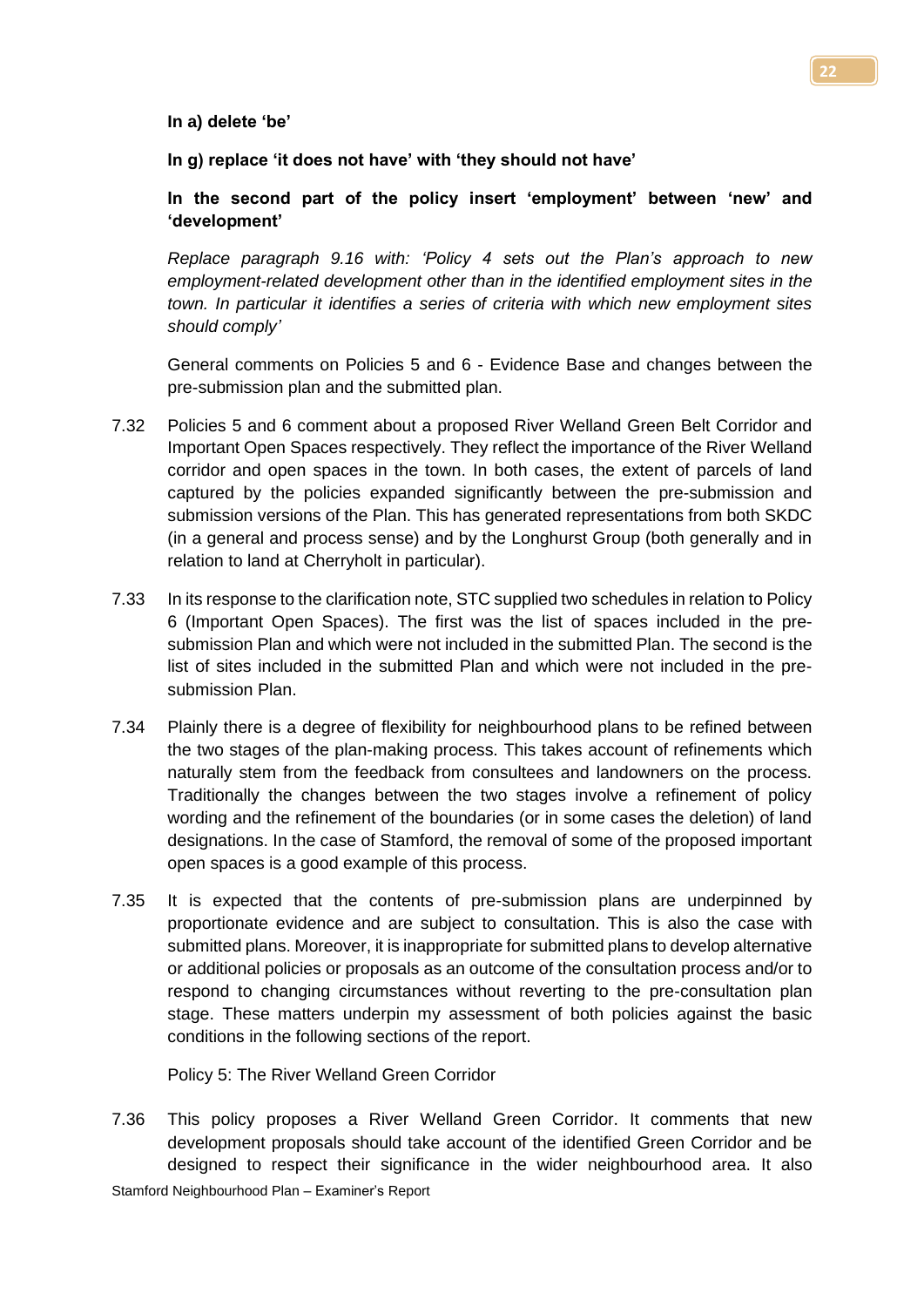comments that development proposals for leisure or recreational uses and/or to preserve wildlife which would have a direct or an indirect positive effect on the Green Corridor will be supported. Finally, it comments that proposed developments that would have an unacceptable impact on the character and appearance of its immediate setting and/or on the integrity of the River Welland Green Corridor will not be supported.

- 7.37 There is no equivalent policy on the River Welland in the Local Plan. Its Policy EN5 comments more generally about the water environment and flood risk management. In this context, it is technical in its nature.
- 7.38 There are significant differences between the policy in the pre-submission Plan and in the submission Plan. The first is the approach of the policy. In the former, the focus is on the preservation of a corridor of land for its public access and biodiversity. In the latter, the focus is on preventing built development. The second is the spatial extent of land affected. In the pre-submission Plan, the land is primarily that to the west of the town centre. In the submitted Plan, it includes land both to the east and to the west of the town. Neither the supporting text in relation to this policy nor the Consultation Statement provides an explanation for the changes to the policy.
- 7.39 In all the circumstances, I am not satisfied that there is appropriate evidence to justify the approach taken in the policy in the submitted Plan. In particular, there is no evidence to justify the approach taken to extend the spatial extent of the policy.
- 7.40 Nevertheless I am satisfied that it would be appropriate for the Plan to retain a policy on the River Welland. It is an important element of the environment of the town. In particular, it contributes to public accessibility/informal recreation activities and biodiversity in equal measure. I recommend that the policy follows the approach taken in the pre-submission Plan with necessary recommended modifications. I recommend that its spatial coverage is that as included in the pre-submission Plan.
- 7.41 I also recommend consequential modifications to the supporting text.

**Replace the policy with:** '**Development proposals which would enhance the setting of the River Welland Green Corridor (as shown on Map 3) will be supported where they meet the following criteria:**

- **they retain and where practicable enhance public access (including through the development of additional access routes) and to and from the town centre in particular;**
- **they avoid any increased risk of flooding or surface water run off;**
- **they safeguard and where practicable enhance visual amenity, biodiversity, significant trees and hedgerows; and**
- **they safeguard and where practicable enhance the wider recreational value of the identified corridor'**

*Replace Map 3 with the equivalent plan included in the pre-submission Plan.*

Stamford Neighbourhood Plan – Examiner's Report *Replace paragraph 10.3 with: 'The River Welland is an important natural and recreational feature to the immediate south of the town centre. The Plan designates a*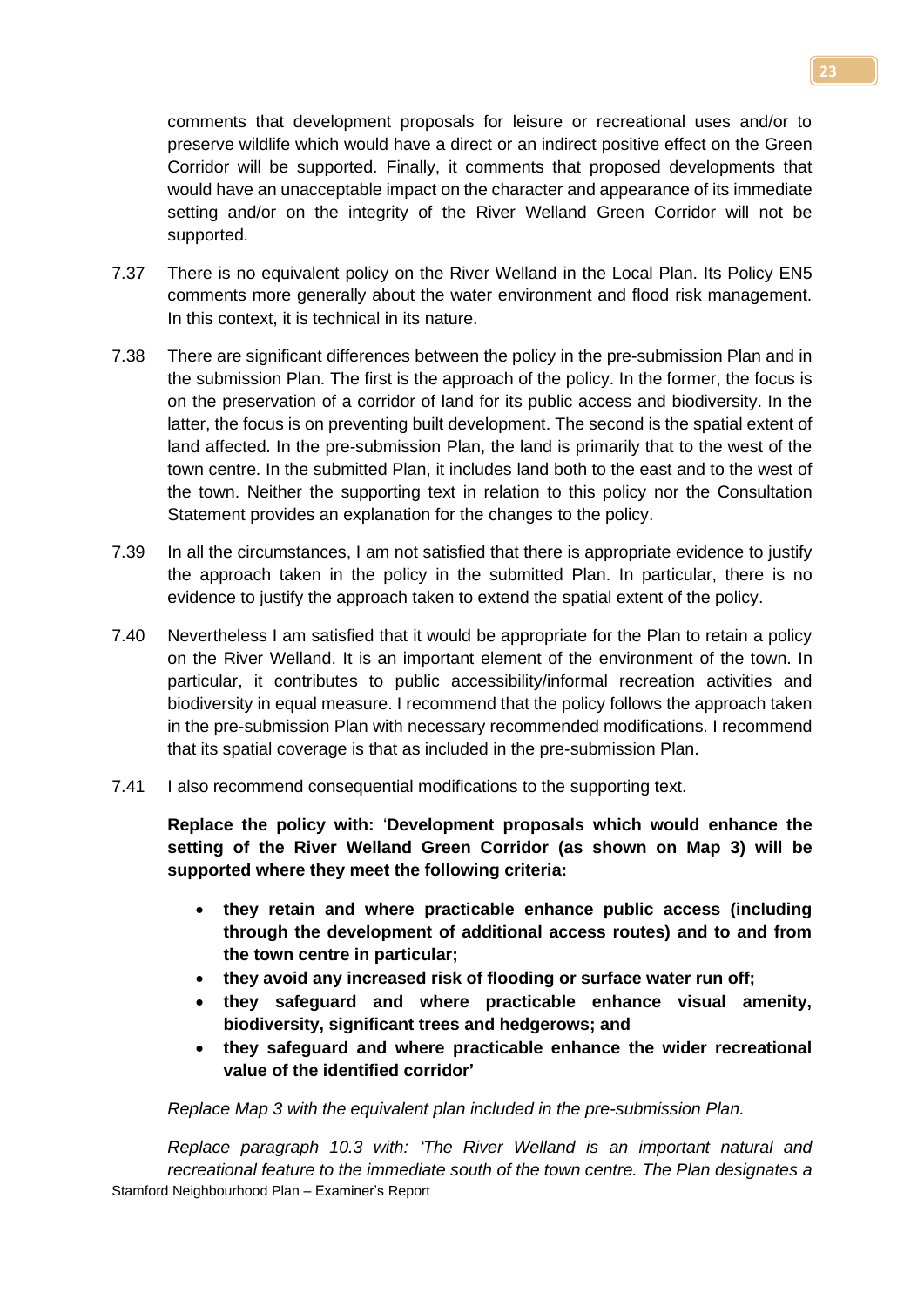*Green Corridor to the south and west of the town centre. Public rights of way provide connections to and from the River Welland and from residential areas into the town centre. This green corridor also provides a haven for local wildlife and recreation'*

*Delete paragraph 10.5.*

*Delete the photographs on page 46 and 47 (replacing them with photographs within the recommended modified Green Corridor if considered necessary).*

Policy 6: Important Open Spaces

- 7.42 This policy identifies a series of important open spaces for recreation, sport, growing of food or biodiversity. It comments that the loss or change of use of any of the identified spaces will not be supported unless it can be satisfactorily demonstrated through the criteria within Policy OS1 of the Local Plan. It also comments that proposals for the improvement of an Important Open Space, including the provision of new facilities or equipment, will be supported where it can be demonstrated that the proposal will improve the spaces intended use.
- 7.43 Paragraph 10.15 helpfully sets out the purpose of the policy. It comments that:

*'Stamford has a significant amount of existing open space and a good mix of open space typologies. This Neighbourhood Plan identifies those spaces it believes should be covered by Local Plan Policy OS1. The list on page 51 is a combination of sites from SKDC and those identified through the Neighbourhood Plan process.'*

- 7.44 Policy OS1 of the Local Plan comments that all existing open space including allotments, parks, equipped play space, sport pitches and informal natural open space, route ways and corridors will be protected. In detail it comments that development proposals for existing open spaces will only be permitted where it is demonstrated that the proposal will provide increased or improved open space and/or recreational facilities; or the site is not required to meet the local standard set out above; or equivalent (or better) replacement provision is to be made within the locality; and the site does not support important or protected habitats or species.
- 7.45 Paragraph 2.145 of the Local Plan comments that 'A Study of Open Space, Sport and Recreation in South Kesteven (2009) assessed the open space and sports needs of the District. The study examined the quantity, quality and accessibility of open space provision and considered the local needs of the population and the demands that will be made by future development. An audit of the existing provision of open space was carried out in 2017 to refresh the evidence base for determining the appropriate open space requirements for new development, ensuring that it remains robust and up-todate. This is summarised by the South Kesteven Open Space, Sports and Recreation Facilities Report (2017)'.
- 7.46 I have considered the details and the purpose of the policy very carefully. Plainly it seeks to safeguard important areas of open space in the town. However as submitted the policy does not provide the following elements of evidence: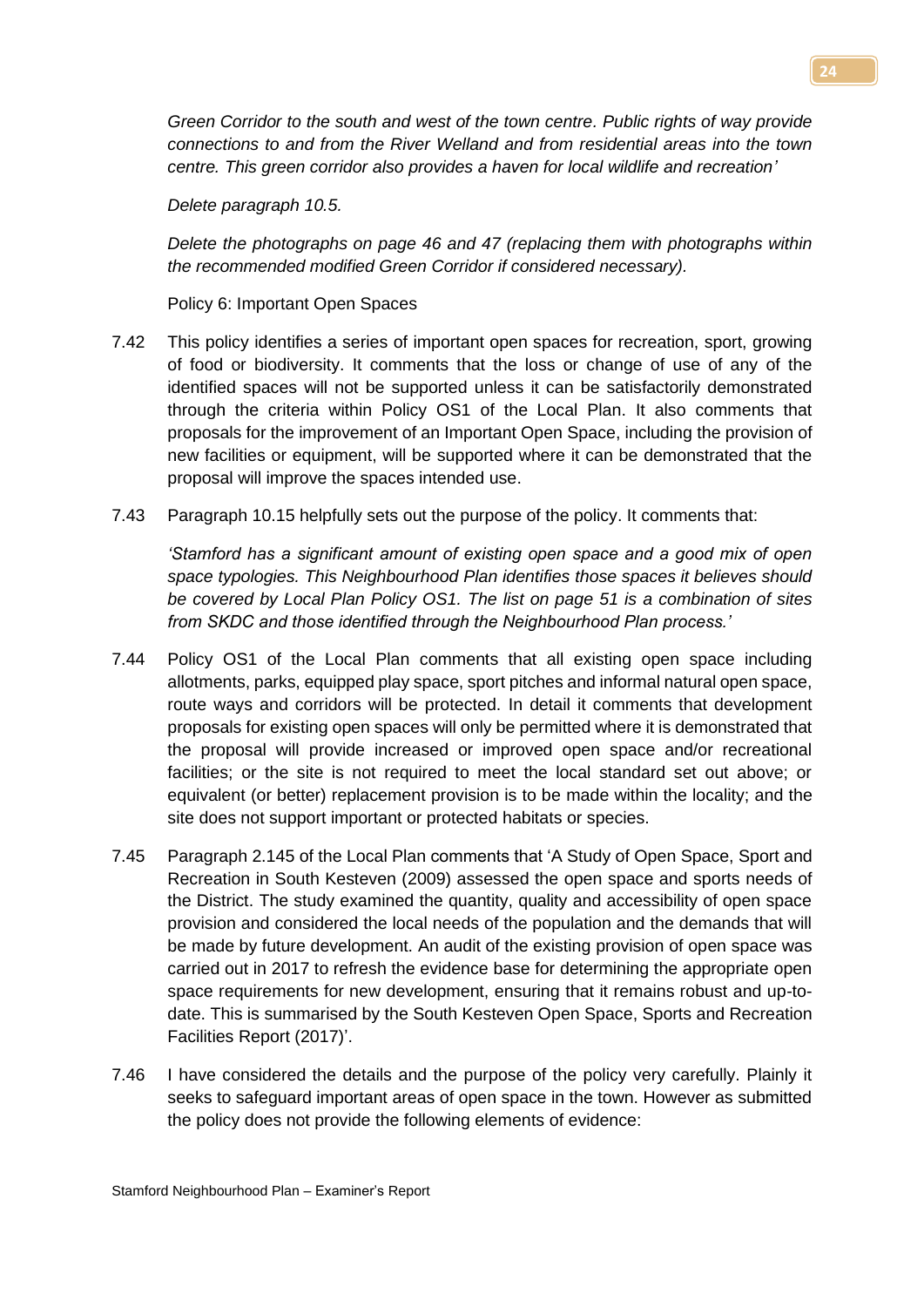- details on why the range of open spaces addressed in the South Kesteven study is inappropriate. The upgrade of the Study in 2017 is relatively recent and has been undertaken whilst the neighbourhood plan was being prepared; and/or
- specific details on the importance of the proposed additional sites.
- 7.47 In addition, as set out in paragraph 7.35 of this report, there is a significant administrative issue to the extent that several of the proposed open spaces in the submitted Plan did not feature in the pre-submission Plan. As such, they have not been included within the expected two-stage consultation process for a neighbourhood plan. Finally, the approach taken in the submitted Plan does not follow the approach in the Local Plan which generally captures 'all existing open space including allotments, parks, equipped play space, sport pitches and informal natural open space, route ways and corridors' as underpinned by the 2017 study.
- 7.48 In the circumstances I recommend the deletion of the policy. This approach will not affect the way in which Policy OS1 of the Local Plan applies in the neighbourhood area. However, I recommend that with appropriate modifications that the initial elements of the supporting text remain in the Plan to signpost the reader to the way in which this important matter in the neighbourhood area is addressed in the adopted Local Plan.

#### **Delete the policy.**

*At the end of paragraph 10.8 add the contents of paragraph 10.14.*

*At the end of paragraph 10.9 add: 'A Study of Open Space, Sport and Recreation in South Kesteven (2009) assessed the open space and sports needs of the District. The Study examined the quantity, quality and accessibility of open space provision and considered the local needs of the population and the demands that will be made by future development. An audit of the existing provision of open space was carried out in 2017 to refresh the evidence base for determining the appropriate open space requirements for new development, ensuring that it remains robust and up-to-date. This is summarised by the South Kesteven Open Space, Sports and Recreation Facilities Report (2017). The identified open spaces in the neighbourhood area are shown in that document'*

*Delete paragraph 10.14.*

*Delete paragraph 10.15, the two lists and Map 4.*

Policy 7: Diversifying Stamford Town Centre

- 7.49 This policy sets out to ensure that Stamford continues to retain a range of shops and services, including an appropriate concentration of hot food takeaways. To achieve this ambition, it sets out a series of land use policy components.
- 7.50 The policy was developed in good faith in the period leading up to the submission of the Plan. However, in September 2020 the Use Classes Order was substantially revised. It introduces three new use classes as follows: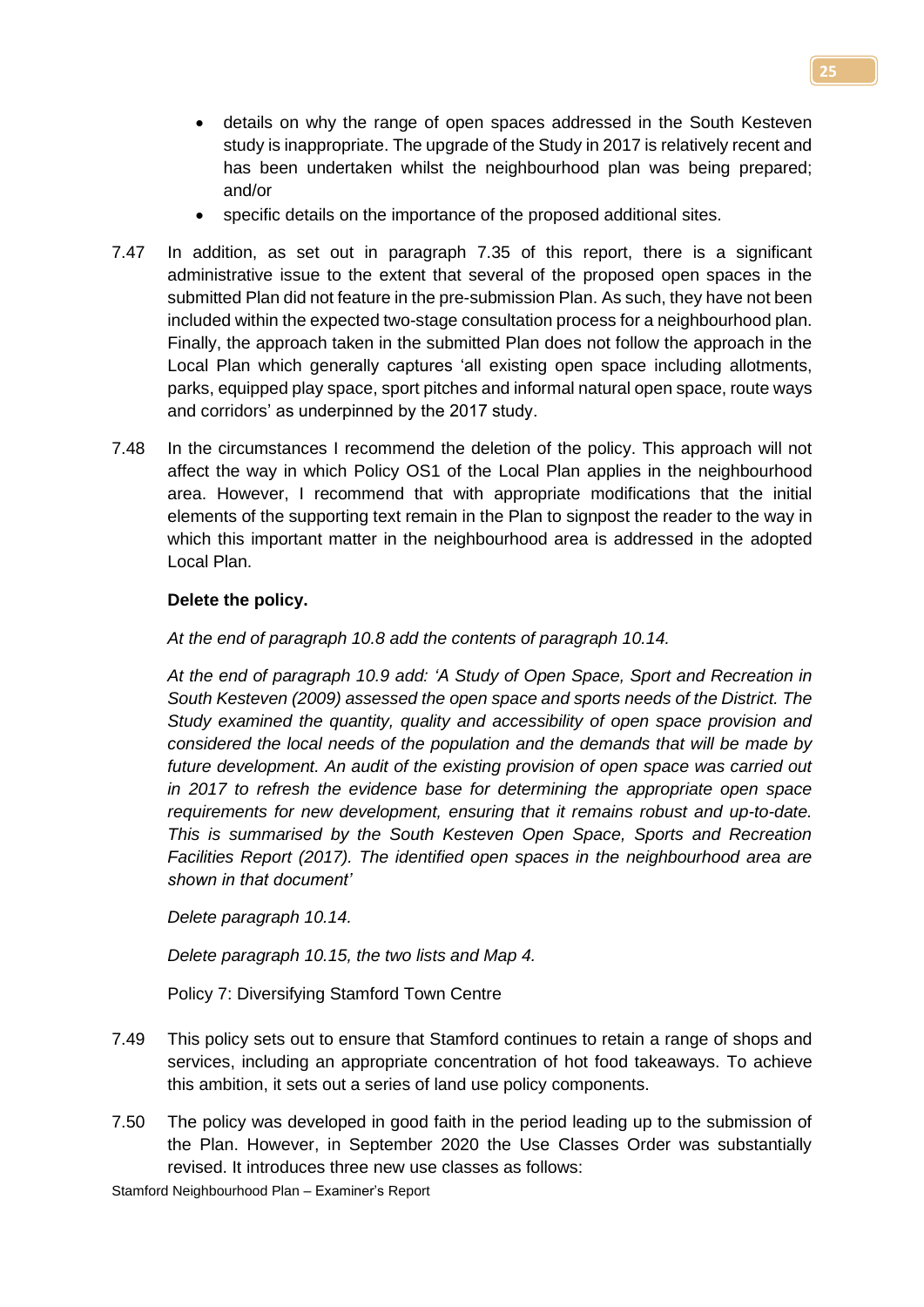- Class F1 Learning and non-residential uses
- Class F2 Local community uses
- 7.51 The new Use Class E incorporates several former use classes including A1(shops), A2 (financial and professional services) and A3 (cafes or restaurants). In this context, there is now considerable flexibility for different business functions to be undertaken in town centres without the need for planning permission. I recommend modifications to the policy so that it has regard to national policy. I also recommend consequential modifications to the supporting text.
- 7.52 I also recommend that the first and second parts of the policy are combined into a single part of the policy. In most cases the format and composition of the primary and secondary frontages will change as a result of proposed changes of use rather than through new development – this reflects the existing built-up nature of the primary and secondary shopping frontages and the significance of their heritage protection. In addition, their various criteria are overlapping in their nature.
- 7.53 The submitted third part of the policy sets out the process about how applications for A5 units (hot food take away) would be determined rather than establishing a policy approach. In these circumstances I recommend that it is deleted and repositioned into the supporting text.

# **Replace the policy with:**

**'Proposals for new development within the Primary and Secondary Shopping Frontages, as identified on Map 5, will be supported where they:**

**a) are for employment or retail-generating uses (Use Class E, A4 and A5) and do not lead to a net loss of such space in the primary and secondary shopping frontages;** 

**b) do not adversely impact the character of the building or neighbouring buildings;** 

**c) improve the vitality and viability of the town centre;** 

**d) provide active frontages during the daytime hours;**

**e) provide suitable parking and turning facilities (where appropriate); and**

**f) do not cause an unacceptable impact to the amenity of nearby residential properties or business in terms of noise, smell or light pollution.'**

*In the first sentence of paragraph 11.3 replace 'percentage…A5 uses' with 'percentage of retail uses and food and drink use (Use Class E) and hot food take-aways (Use Class A5)*

*At the end of paragraph 11.5 add: 'These uses now fall within Use Class E'*

*In paragraph 11.6 replace 'A' with 'E'*

*At the end of paragraph 11.11 add the submitted third part of the policy.*

Stamford Neighbourhood Plan – Examiner's Report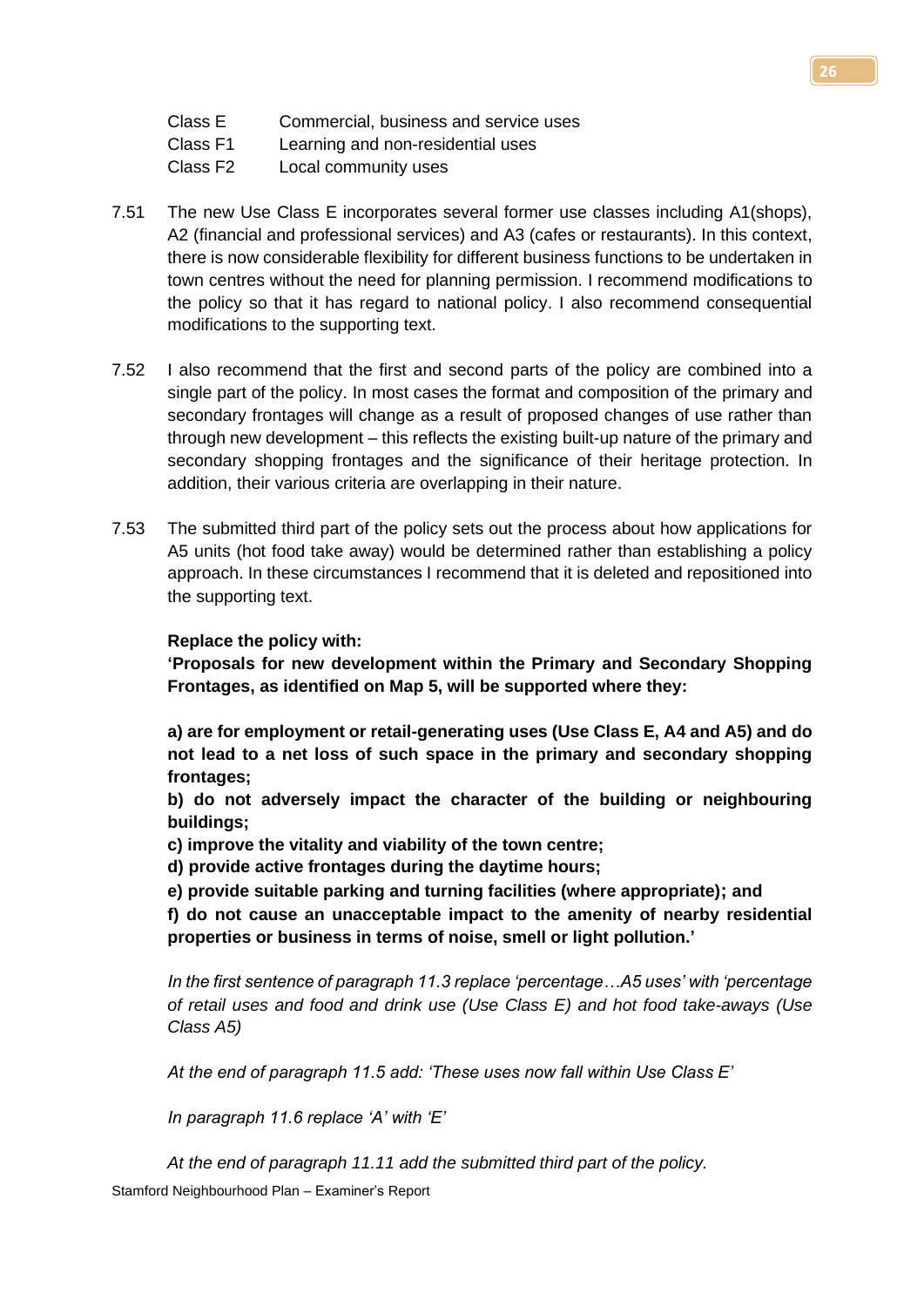Policy 8: Public Realm in Stamford Town Centre

- 7.54 This policy intends to establish a positive context for the enhancement of the public realm in the town. It comments that proposals to enhance the Town Centre's existing public realm, including the surfacing, street furniture, signage and public artwork within the town centre, will be supported where they comply with three criteria.
- 7.55 The policy sets out a positive approach to this matter. The implementation of the policy will have the ability to provide a public realm to complement the exceptional built heritage of the town centre.
- 7.56 I recommend that the policy acknowledges that some improvements to the public realm may be entirely in the highway and will therefore not need planning permission. I also recommend a detailed modification to the wording of the criteria. Otherwise, the policy meets the basic conditions. It will contribute towards the delivery of each of the three dimensions of sustainable development.

# **At the beginning of the policy add: 'Insofar as planning permission is required'**

# **In the first criterion replace 'understand' with 'navigate'**

Policy 9: The Historic Environment

- 7.57 This policy sets out a comprehensive approach towards the historic environment. It includes parallel approaches on both designated and non-designated assets. It also takes a specific approach towards views of taller heritage assets.
- 7.58 In general terms the policy takes a positive approach to the rich heritage in the neighbourhood area. Whilst the supporting text in Section 12 refers in a general sense to the town's conservation areas, it makes no specific mention of the Stamford Northfields Conservation Area. To remedy this matter, I recommend that paragraphs 12.1 and 12.8 of the Plan provide additional information on this matter and that the Stamford Northfields Conservation Area is shown on a separate Map.
- 7.59 The second part of the policy provides comprehensive information on the requirements for the justification for alterations to heritage assets. However, this information is process-based rather than policy. In these circumstances I recommend that it is repositioned into the supporting text.

#### **Delete the second part of the policy.**

*In paragraph 12.1 add as a separate sentence after the first sentence to read 'Stamford has two conservation areas – the Stamford Conservation Area (as shown on Map 6) and the Stamford Northfield Conservation Area (as shown on Map [insert number]).*

*At the end of the first sentence of paragraph 12.8 add: 'as shown on the District Council's website'.*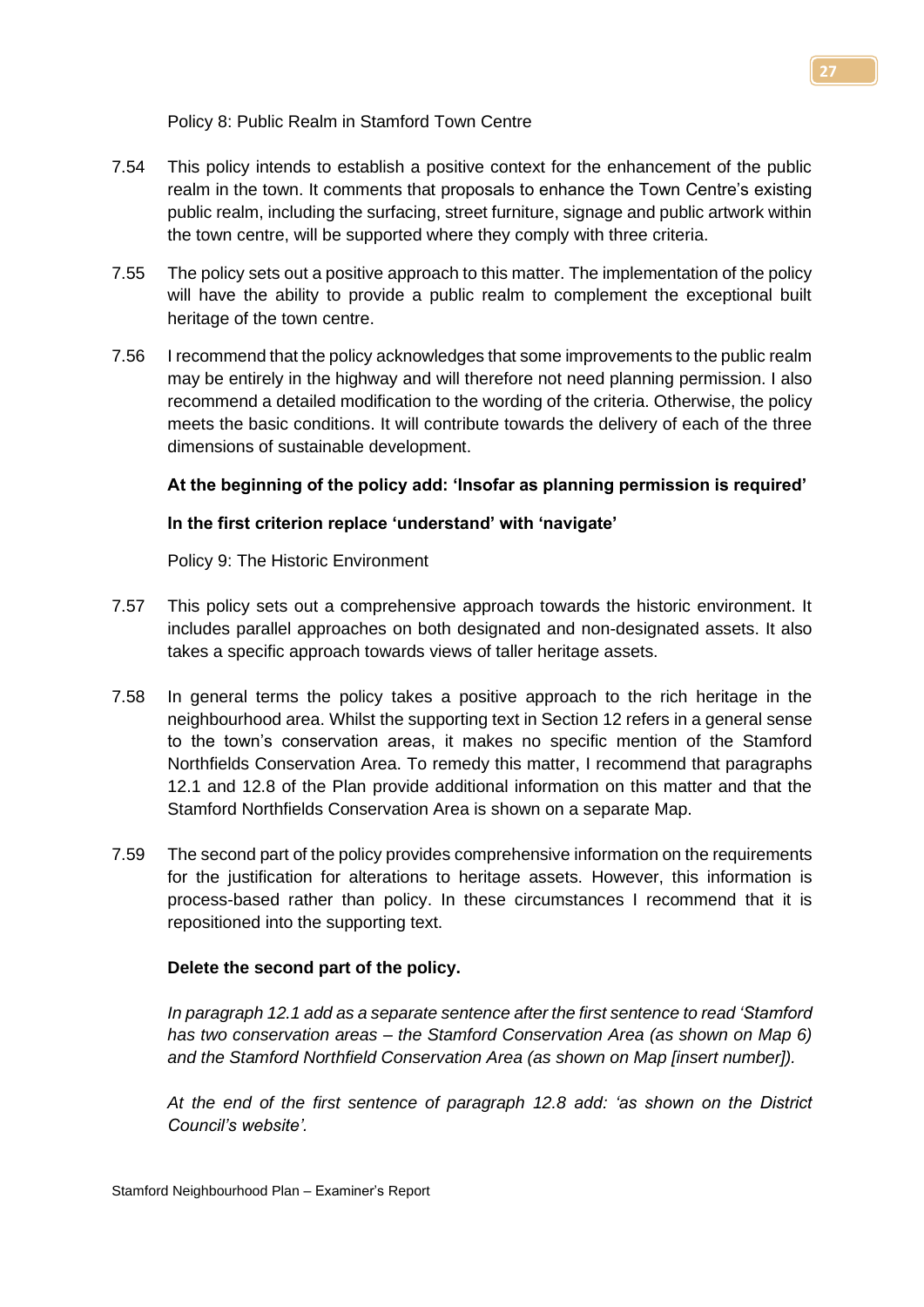*At the end of paragraph 12.10 add the deleted second part of the policy (with its footnote).*

*Show the Stamford Northfields Conservation Area on a separate Map.*

Policy 10: Locally-important landscape views

- 7.60 This policy identifies nine locally important views. The Plan incorporates descriptions and photographs of each of the identified views. Thereafter, it requires that new development respects the views.
- 7.61 Paragraphs 12.11 and 12.12 provide a helpful context to this policy and comment as follows:

*'In addition to the historic views identified within the Conservation Area Appraisals, one other key feature of Stamford is its relationship with its wider landscape setting and the uninterrupted views of its Georgian historic skyline and architecture particularly from the south along the River Welland Green Corridor and from Burghley Estate. The views in and around the area are integral to the character of the town, serving to bring both the countryside into the more built-up areas and as important wildlife corridors that connect habitats and spaces in the wider landscape. They also help to keep Stamford as a distinct settlement, allowing it to have its own sense of place and providing easily accessible amenity space for residents and visitors'.* 

- 7.62 In general terms, I am satisfied that the policy is both appropriate to the characteristics of the neighbourhood area and is non-prescriptive in its approach. The general elements of the policy meet the basic conditions. In turn they expect new developments to takes account of the identified views, offer support to proposals for leisure or recreational uses and/or to preserve wildlife which would have a direct or an indirect positive effect on a locally important landscape view. The policy also comments that developments that would have an unacceptable impact on the character and appearance of its immediate setting and/or on the integrity of an identified local view will not be supported.
- 7.63 Nevertheless the representations from Burghley House Preservation Trust, RCC and SKDC draw attention either to the real likelihood of a tension between the following identified views in this policy and other policies in the plan (principally Policy 1) or that some of the views are principally of parcels of land outside the neighbourhood area:
	- View 1: Casterton Road (North and east);
	- View 2: Ryhall Road (West, east & south);
	- View 3: A1175 Uffingham Road (north & south);
	- View 4: A606 Empingham Road (south); and
	- View 9: B1443 Barnack Road (north & south)
- 7.64 I looked at the views in general during my visit to the neighbourhood area. I looked in particular at V1, V2 and V3. Taking account of all the circumstances, I recommend the deletions of V1/V2/V3/V4 and V9 from the Plan. Plainly they are important existing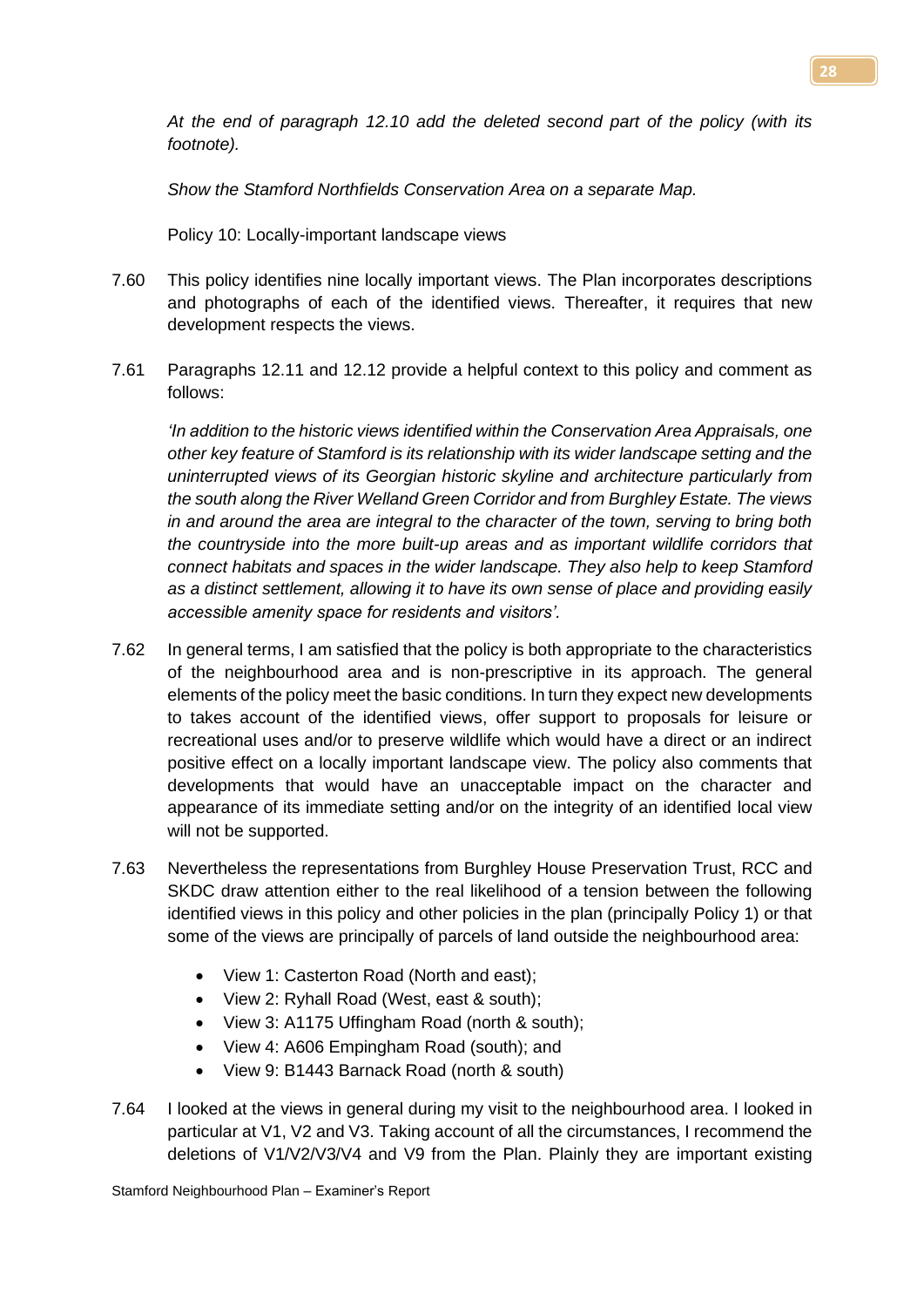views in their own right. However, they will be significantly altered once the developments planned in the Local Plan (and also in the submitted Plan) are implemented during the Plan period. In this context, it would be inappropriate for the neighbourhood plan to include a policy which pulls in a different direction to strategic policies in the Local Plan. This would create particular difficulties for the decisionmaker. Plainly as Policy 1 of the submitted Plan consolidates the approach for strategic development in the adopted Local Plan there is the potential conflict with the adopted development plan. It is also inappropriate for a neighbourhood plan to seek to control (directly or indirectly) development outside the neighbourhood area.

#### **In the policy delete V1/V2/V3/V4/V9.**

#### **Renumber the retained views.**

*Remove V1/V2/V3/V4/V9 from the details on pages 69-76*

*Remove V1/V2/V3/V4/V9 from Map 8*

Policy 11: Character Areas

7.65 This is a key policy in the overall Plan. It seeks to relate new development proposals to the characteristics of identified Character Areas. The commissioned Character Assessment identifies a series of character areas in the town. It is an excellent piece of work. The Character Areas are clear and distinctive. In a wider sense the policy is an excellent local response to the design agenda as included in the NPPF 2021. Whilst the Plan had been submitted before the most recent version of the NPPF was published in July 2021, it addresses the contents of the NPPF in a very positive fashion. Paragraph 127 of the NPPF comments that:

*'Plans should, at the most appropriate level, set out a clear design vision and expectations, so that applicants have as much certainty as possible about what is likely to be acceptable. Design policies should be developed with local communities so they reflect local aspirations, and are grounded in an understanding and evaluation of each area's defining characteristics. Neighbourhood planning groups can play an important role in identifying the special qualities of each area and explaining how this should be reflected in development, both through their own plans and by engaging in the production of design policy, guidance and codes by local planning authorities and developers.'*

The wider policy comfortably achieves this approach.

7.66 In terms of its details the policy itself comments that proposals should have regard to the form, function, and structure of an area, place or street and the scale, mass and orientation of surrounding buildings of the character area in which it is located. In addition, it comments that development proposals should improve a character area's visual or physical connection with the built and natural features. In areas of poor or illdefined character, development should build on the positive attributes that can contribute to establishing an enhanced character for the future function of the character area.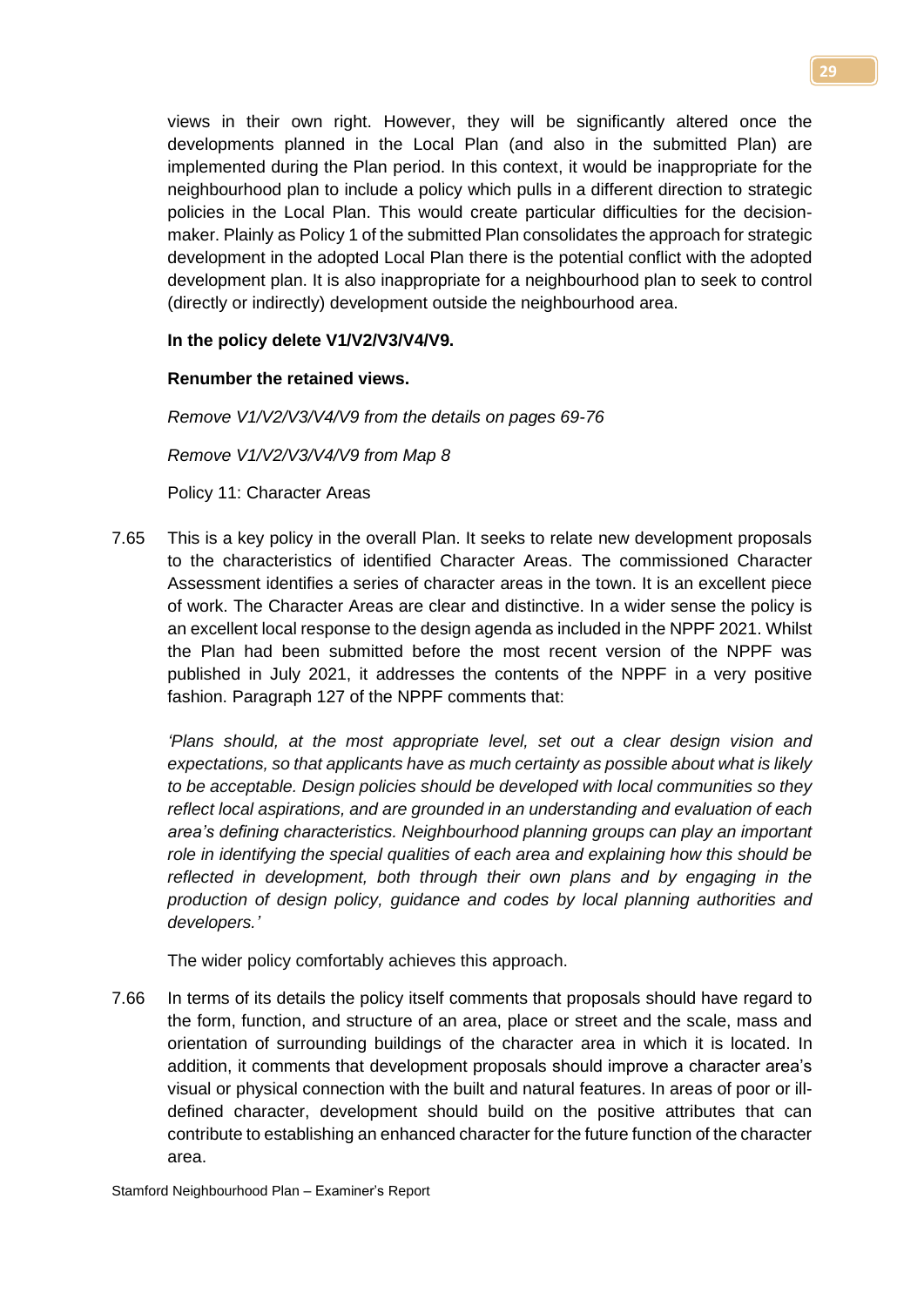- 7.67 The policy reflects the quality of work undertaken on the Character Study and Design Guide. It has been carefully prepared to be non-prescriptive in its effects. It meets the basic conditions. In addition, it will contribute significantly to the delivery of the environmental dimension of sustainable development.
- 7.68 The Burghley House Preservation Trust raises detailed comments on the contents of elements of the Character Study and Design Guide insofar as they may affect the development of the Stamford North housing allocation. I have addressed those comments in relation to Policy 1 of the submitted Plan.

Policy 12: Sustainable Transport

- 7.69 This policy seeks to ensure that development proposals are underpinned by sustainable transport. It comments that proposals for large scale developments of 10 or more dwellings, or those that are proposed in areas not directly served by public transport, should demonstrate, in their design and access statement, how they have had regard to a series of criteria.
- 7.70 The policy takes a robust approach to this matter. However, the element on locations not directly served by public transport does not have the clarity required by the NPPF. I recommend that it is deleted from the policy and repositioned with modifications to the supporting text. I also recommend a detailed modification to the fourth criterion.

# **Delete 'or those…… public transport'**

**In d) replace 'have adequate bicycle provision, including safe storage' with 'have adequate bicycle parking and storage'**

*In paragraph 14.2 replace 'village' with 'town'. At the end of the paragraph add: 'Policy 12 has a focus on the larger developments. However, its application may be appropriate for sites where there is poor or limited public transport accessibility'*

Policy 13: Town Centre parking

- 7.71 This policy seeks to consolidate and extend the range of car parking spaces in the town centre. It has three related elements as follows:
	- That support will be given to proposals where they are either enhancing an existing car park(s) or are providing additional spaces through an extension of an existing car park or the creation of a new one. Proposals must consider the use of appropriate surfacing materials, boundary treatments, signage, lighting and how the inclusion of these will not negatively impact the character of the area;
	- the redevelopment of existing car park(s) within the town centre should not result in the net loss of the number of parking spaces in the affected car park; and
	- the provision of electric vehicle charging points within cars parks will be supported.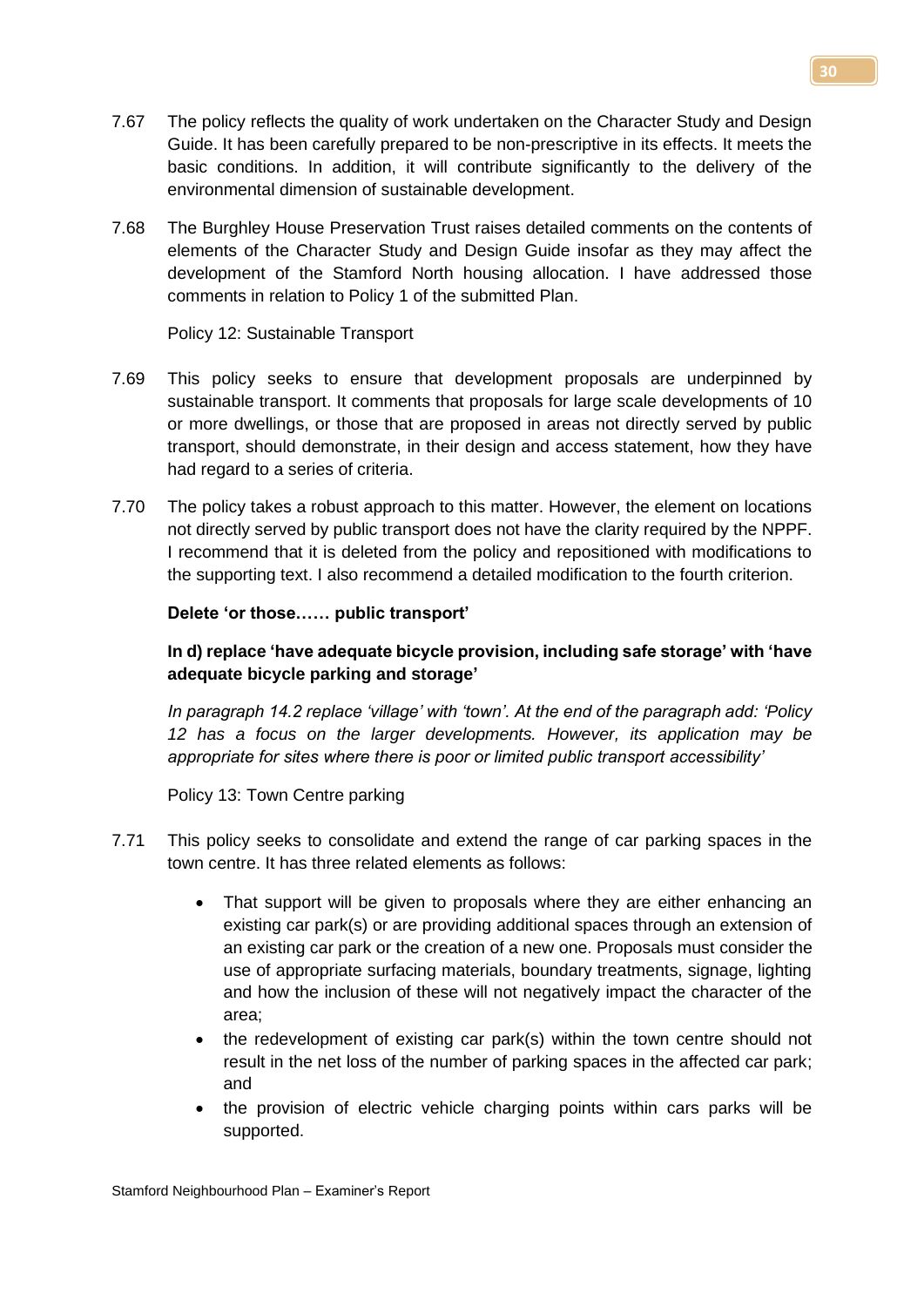- 7.72 The policy addresses these important matters in a positive way. I saw first-hand the pressures on the town centre car parks during my visit to the town. In its response to the clarification note, STC clarified that the second part of the policy would allow limited development to take place in existing car parks where the overall availability of parking spaces was retained. Similarly, it confirmed that the policy would support development proposals which retained the car parking provision above or below any such proposed development in an existing car park.
- 7.73 I recommend that the first part of the policy is recast so that it becomes a criteria-based policy. Whilst its effect would be unchanged, the format of the policy would have the clarity required by the NPPF. Otherwise, the policy meets the basic conditions.

# **Replace the first part of the policy with:**

**'Proposals for the enhancement of car parks, the provision of additional spaces within existing car parks or the development of new car parks will be supported where they:** 

- **incorporate the use of appropriate surfacing materials, boundary treatments, signage, lighting; and**
- **do not have an unacceptable impact on the character and appearance of the immediate locality.'**

Policy 14: The provision of new education facilities in Stamford

- 7.74 This policy reflects the limited capacity in primary schools across Stamford. The two largest, located on the west of the town, are over-subscribed. Any primary school capacity exists in schools that are clustered together in the east of the town and travel to these from the main Stamford community increases traffic through the town.
- 7.75 The policy offers support to the development of new educational facilities subject to a series of criteria.
- 7.76 It takes a positive approach to this important matter. For clarity, I recommend that the reference to 'have considered' is replaced with 'meet the following criteria'. On this basis, the policy would become criteria-based rather than simply requiring that a developer had considered the matters concerned. I also recommend detailed modifications to the wording of the criteria to bring the clarity required by the NPPF. Otherwise, it meets the basic conditions. It will contribute towards the delivery of the social dimension of sustainable development.

**In the opening part of the policy replace 'have considered' with 'meet the following criteria'.**

**In b) replace 'has a' with 'should provide'.**

**In c) replace 'in a significant loss of amenity to residents' with 'in an unacceptable impact on the amenity of residential properties in the immediate locality'.**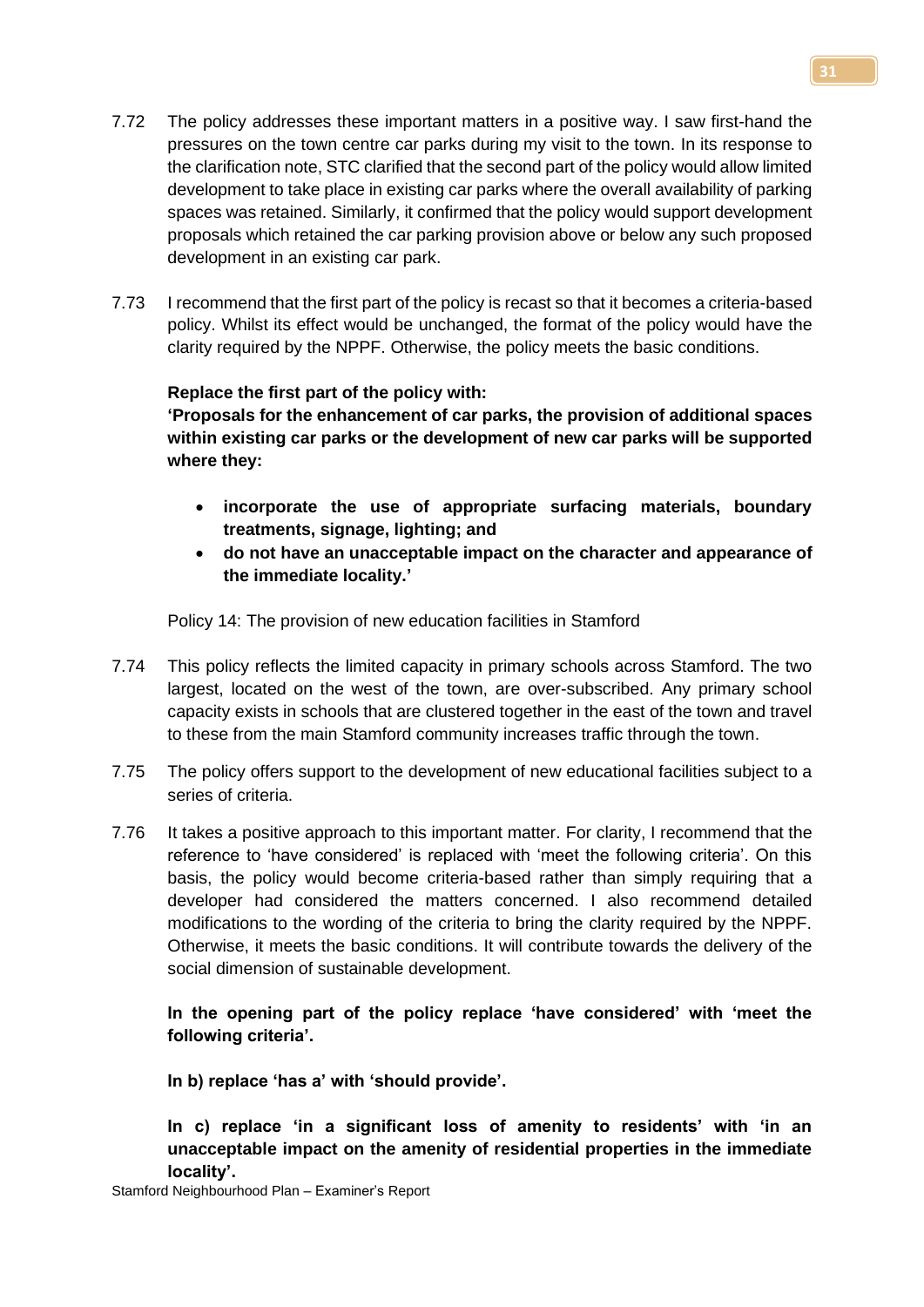Policy 15: The provision of new cultural or creative facilities in Stamford

- 7.77 Stamford has several cultural or creative spaces that are regularly used and provide the necessary space for creative arts, dance and theatre. These spaces are important to the local economy and to the social well-being of the local community. They also contribute towards a diverse town centre and support the local visitor economy. The policy comments that new or improved facilities will help to diversify the cultural offer to residents in the town will be supported.
- 7.78 For clarity, I recommend that the reference to 'have considered' is replaced with 'meet the following criteria'. On this basis the policy would become criteria-based rather than simply requiring that a developer considered the matters concerned. I also recommend that the detailed wording of the criteria is modified to reflect the revised wording in the initial part of the policy.

# **In the opening part of the policy replace 'have considered' with 'meet the following criteria'**

**Replace the criteria with the following:**

**'a) the facility would be accessible to pedestrians, cyclists and those using public transport;** 

**b) the development would not have an unacceptable impact on the amenity of residential properties in the immediate locality;** 

**c) the development would not have an unacceptable impact on the character, appearance and important views of the area in which it is located;**

**d) the development would not have an unacceptable impact on the historic environment including heritage assets and the setting of Burghley Park; and** 

**e) the development would not have an unacceptable impact on the social, built, historic cultural and natural assets of the town.'**

Policy 16: Overnight accommodation

- 7.79 This policy offers support for proposals which would bring forward additional overnight accommodation. It is associated with a series of criteria.
- 7.80 For clarity I recommend that the reference to 'have considered' is replaced with 'meet the following criteria'. On this basis, the policy would become criteria-based rather than simply requiring that a developer considered the matters concerned. I also recommend that the detailed wording of the criteria is modified to reflect the revised wording in the initial part of the policy.

**In the opening part of the policy replace 'have considered' with 'meet the following criteria'**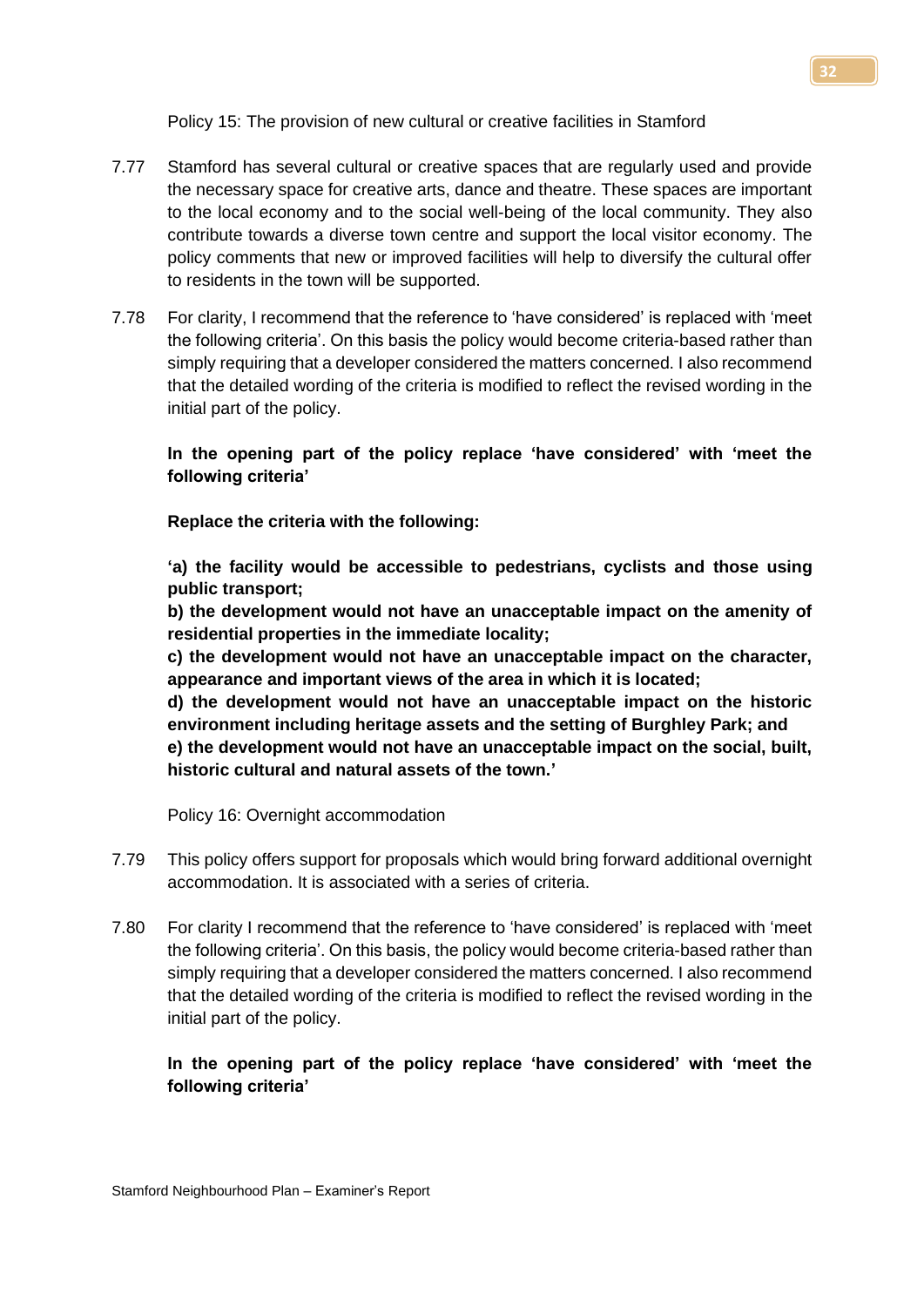**Replace the criteria with the following:**

**'a) the facility would be accessible to pedestrians, cyclists and those using public transport;** 

**b) the development would not have an unacceptable impact on the amenity of residential properties in the immediate locality;** 

**c) the development would not have an unacceptable impact on the character, appearance and important views of the area in which it is located;**

**d) the development would not have an unacceptable impact on the historic environment including heritage assets and the setting of Burghley Park; and e) the development would not have an unacceptable impact on the social, built,** 

**historic cultural and natural assets of the town.'**

Community Aspirations

- 7.81 The Plan includes a series of community aspirations which have naturally arisen during the preparation of the Plan. They are contained in a separate section of the Plan to distinguish them from the land use policies. This is best practice
- 7.82 I am satisfied that the Aspirations are distinctive to the neighbourhood area. In some cases, they complement the approach taken in the policies. The following Aspirations are particularly noteworthy:
	- to develop a Stamford Green Wheel;
	- to improve public/green spaces;
	- to improve and increase the range of public car parks;
	- to promote active travel; and
	- to provide network of electric vehicle charging points.

Monitoring of the Plan

- 7.83 Section 17 of the Plan correctly identifies the need for the Plan to be monitored.
- 7.84 Paragraph 17.5 comments that the Town Council will consider a review of the Plan if the broader package of housing sites identified in the Plan does not come forward or there are other material changes to policy that will require a more comprehensive review of the Plan. As with the monitoring element of this section of the Plan, the approach taken is entirely proper. Given the implications of the withdrawal of the Rutland Local Plan and the associated recommended modifications in this report, I recommend that an additional sentence is included in this paragraph to address the circumstances which have arisen since the Plan was submitted.

*At the end of paragraph 17.5 add: 'In particular the Town Council will monitor the ongoing production of the emerging Rutland Local Plan and the determination of planning applications on the Quarry Farm site to the immediate north and west of the neighbourhood area'*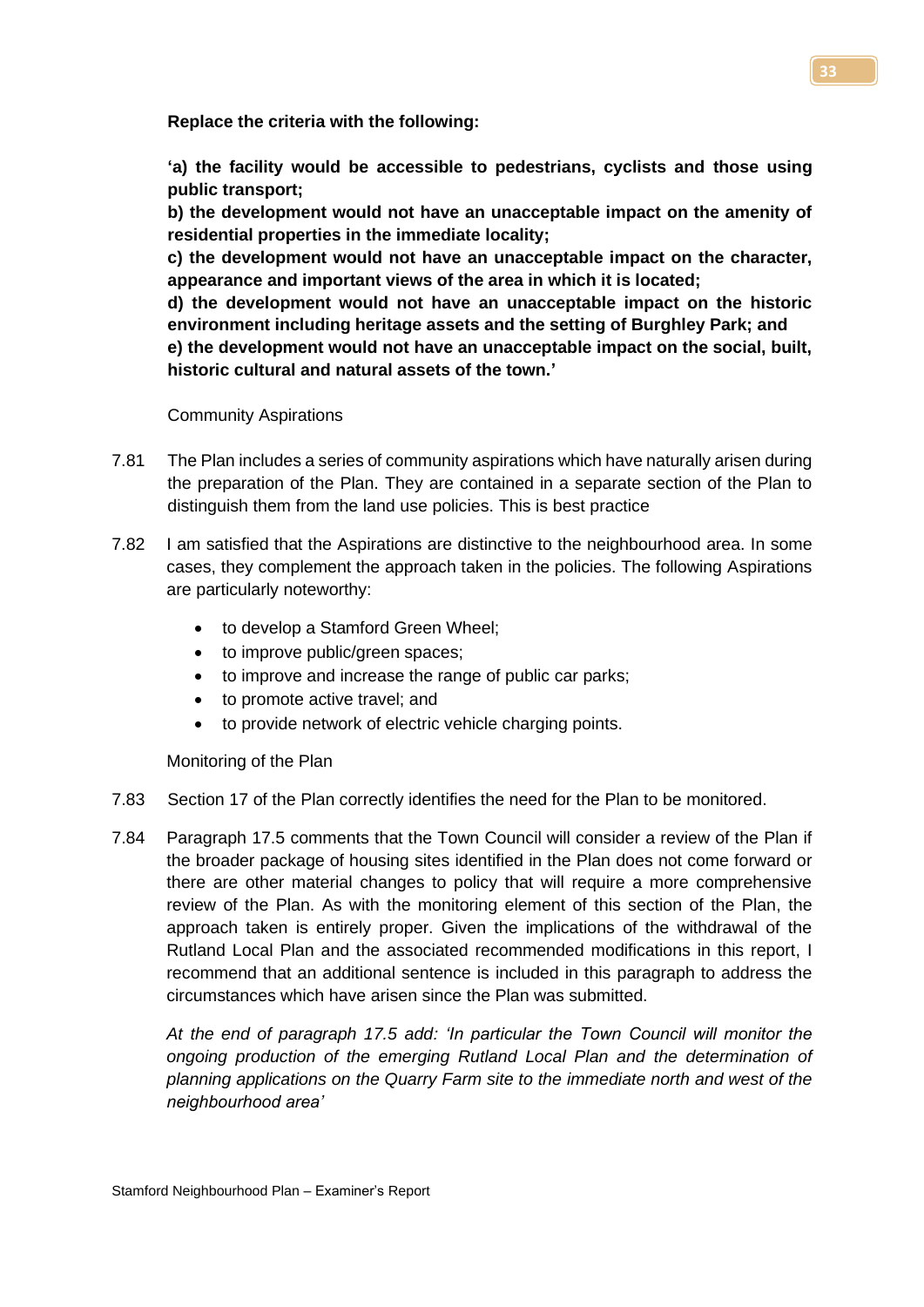Other matters - General

7.85 This report has recommended a series of modifications both to the policies and to the supporting text in the submitted Plan. Where consequential changes to the text are required directly as a result of my recommended modification to the policy concerned, I have highlighted them in this report. However other changes to the general text may be required elsewhere in the Plan as a result of the recommended modifications to the policies. It will be appropriate for SKDC and STC to have the flexibility to make any necessary consequential changes to the general text. I recommend accordingly.

*Modification of general text (where necessary) to achieve consistency with the modified policies.*

Other Matters – Specific

7.86 SKDC has made specific comments on the opening parts of the Plan. I have found them very helpful. I recommend the following modifications which are necessary to ensure that the Plan meets the basic conditions.

*Replace paragraph 1.11 with: 'The town has several open spaces. They are an important element of its social and environmental attractiveness. Policies 5 and 6 of the Plan address this matter'*

*Delete paragraph 2.6 (as it is a duplicate of paragraph 2.5).*

7.87 Some local residents have raised a series of proof-reading matters. In its response to the clarification note, STC agreed to incorporate the various corrections into the final version of the Plan. It is appropriate that SKDC and STC ensure that the Plan is both accurate and internally-consistent as part of the final stages of the plan-making process.